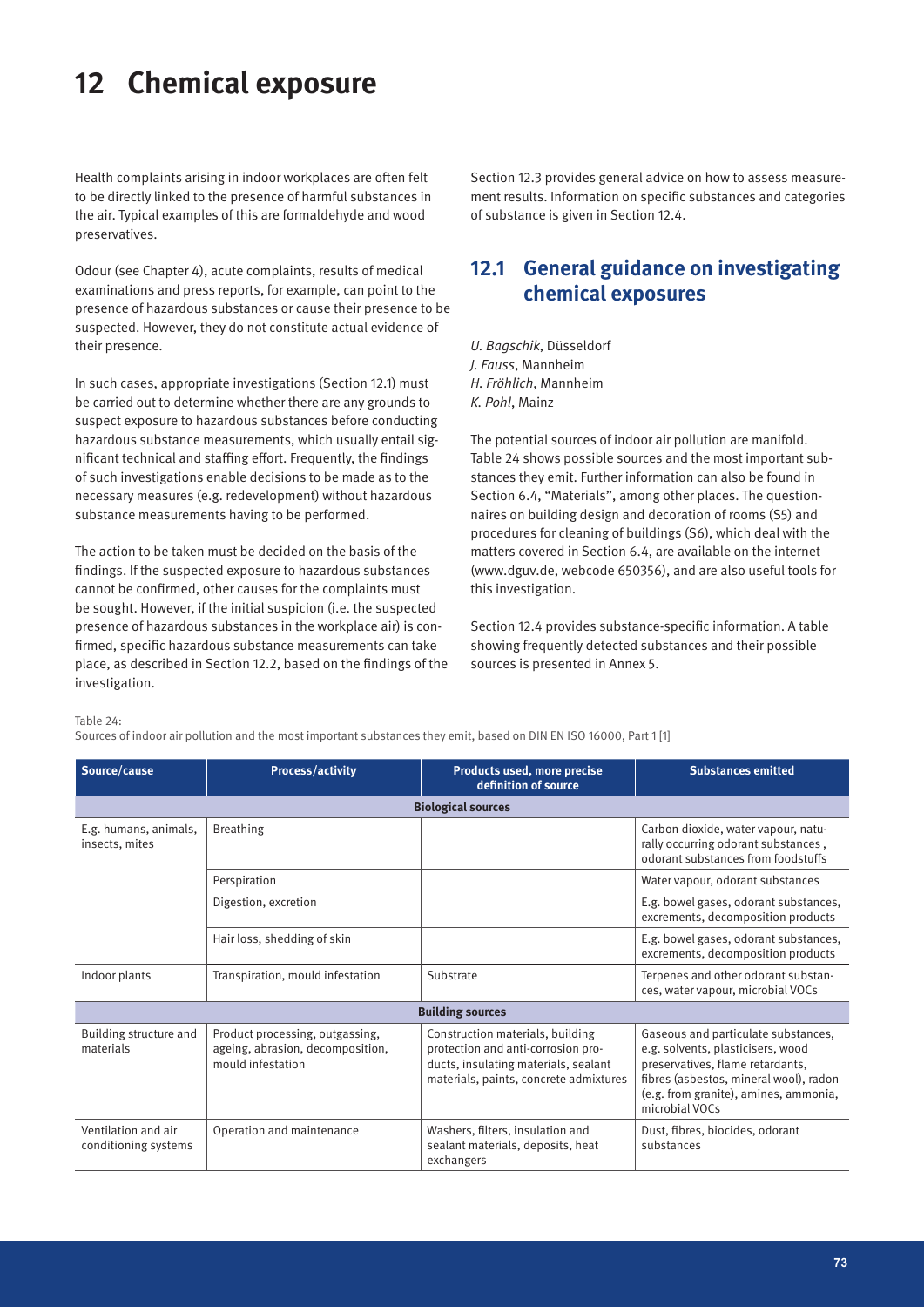| Source/cause                          | <b>Process/activity</b>                                                                    | Products used, more precise<br>definition of source                                                                  | <b>Substances emitted</b>                                                                                                                                                                                                                  |  |
|---------------------------------------|--------------------------------------------------------------------------------------------|----------------------------------------------------------------------------------------------------------------------|--------------------------------------------------------------------------------------------------------------------------------------------------------------------------------------------------------------------------------------------|--|
| <b>Building sources</b>               |                                                                                            |                                                                                                                      |                                                                                                                                                                                                                                            |  |
| Furniture and<br>furnishings          | Product processing, decoration,<br>outgassing                                              | Furniture, floor coverings, home<br>textiles, varnishes and paints, wall-<br>paper                                   | Monomers and oligomers from<br>plastics, resins, surface coatings,<br>adhesives (e.g. formaldehyde); fibres,<br>solvents, plasticisers, stabilisers,<br>biocides (e.g. pyrethroids)                                                        |  |
|                                       |                                                                                            | <b>Indoor activities</b>                                                                                             |                                                                                                                                                                                                                                            |  |
| Use as office                         | Office work                                                                                | Office items, IT equipment, copiers                                                                                  | Organic solvents, semi-volatile organic<br>substances (plasticisers, flame retar-<br>dants), toner ingredients, ozone                                                                                                                      |  |
| Hygiene and personal<br>care products | Personal care, cosmetic treatments                                                         | Personal care products and articles of<br>daily use                                                                  | Solvents, propellants, perfumes,<br>inorganic and organic aerosols<br>(colouring agents, pigments, varni-<br>shes, resins), haloforms                                                                                                      |  |
| Room cleaning                         | Cleaning and furniture care; pest<br>control                                               | Washing and cleaning agents,<br>polishes, disinfectants, pest control<br>products                                    | Water, ammonia, chlorine, organic<br>solvents (e.g. ethanol), bactericides<br>(formaldehyde), insecticides (organo-<br>phospates, pyrethroids, carbamates)<br>and chlorine compounds; house dust                                           |  |
| Cooling and heating                   | Combustion processes (heating, coo-<br>king), use of open fire (e.g. including<br>candles) | Coal, heating oil, gas, wood, food-<br>stuffs                                                                        | Gas (town gas, bottled gas, natural<br>gas), heating oil vapour, carbon<br>dioxide, carbon monoxide, water<br>vapour, suspended particulate matter,<br>hydrocarbons and many other organic<br>substances (combustion products and<br>char) |  |
| <b>Outdoor air</b>                    |                                                                                            |                                                                                                                      |                                                                                                                                                                                                                                            |  |
| Emissions from human<br>activity      | Ventilation, infiltration and diffusion<br>through the building envelope                   | Industrial enterprises, transport,<br>domestic heating, agriculture, outdoor<br>fires, landfills, contaminated waste | Inorganic and organic gases and aero-<br>sols (e.g. solvents, ammonia, odorant<br>substances, polycyclic aromatic<br>hydrocarbons)                                                                                                         |  |
| Biogenic and geogenic<br>emissions    | Ventilation, soil air penetration, dust<br>raising                                         | Plants in bloom, uranium deposits<br>in the earth, sea spray, soil resuspen-<br>sion, natural rotting                | Pollen, radon, methane and other<br>volatile organic compounds (hydro-<br>carbons, organohalogen compounds),<br>odorant substances, dusts, sea salt                                                                                        |  |
| Living organisms                      | Excretion                                                                                  | Bowel gases, odorant substances,<br>excrements, decomposition products                                               | Ammonia and sulphur compounds                                                                                                                                                                                                              |  |

# **Reference**

[1] DIN EN ISO 16000-1: Innenraumluftverunreinigungen – Teil 1: Allgemeine Aspekte der Probenahmestrategie (06.06). Beuth, Berlin 2006

# **12.2 Measurement of chemical exposures**

*D. Breuer*, Sankt Augustin *Y. Giesen*, Sankt Augustin *H.-D. Neumann*, Düsseldorf *S. Peters*, Sankt Augustin

Continuous pollutant monitoring, as practised in industrial workplaces, is usually not possible in indoor workplaces. Onsite measurements should be conducted using easy-to-handle devices that cause little disruption to the workflow. Indoor pollutants have numerous sources (cf. Section 12.1), whose emission characteristics differ significantly. There are

- continuous sources, which can emit pollutants over a long period (e.g. building materials or furnishings), and
- intermittent sources, which can cause short-term peak exposure to pollutants (e.g. cleaning agents and, in the past, tobacco smoke).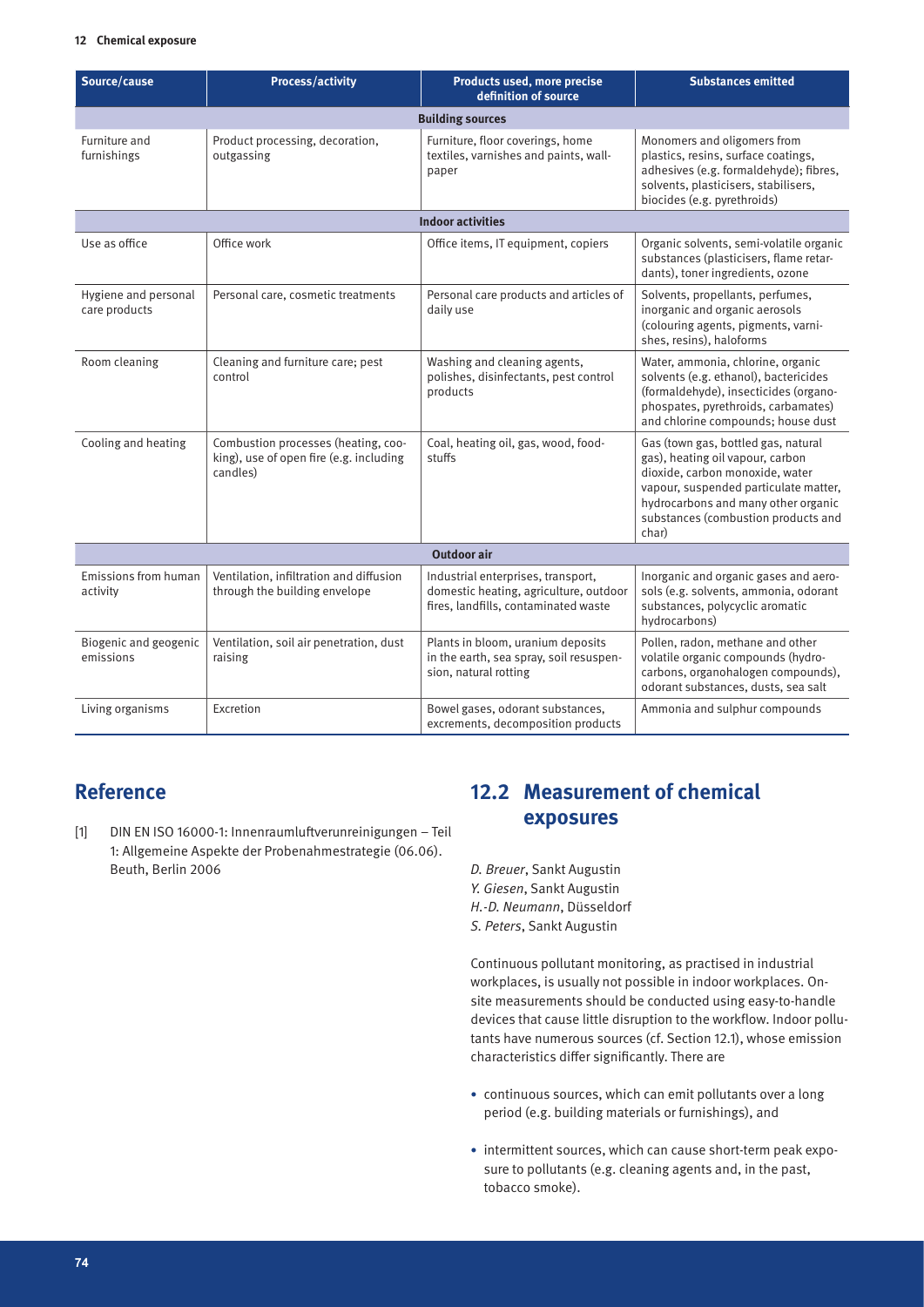Figure 25 shows examples of emission characteristics for specific sources.

When selecting a measuring strategy, it is important to know the emission characteristics of the pollutant source. For pollutants from continuous sources, passive samplers are particularly useful whilst active sampling systems make more sense for pollutants emitted from discontinuous sources.

A key problem in indoor pollutant measurement is the variety of possible pollutants and source characteristics. Information about the nature and location of sources and about potential pollutants should therefore be gathered, if possible, when carrying out hazardous substance investigations, in addition to information about emission characteristics. These findings can then be used to determine where measurements should be taken, for how long, how frequently and how many.

If the investigations do not yield any concrete evidence concerning the hazardous substances, indicative measurements can be performed based on the MGU measuring system for indoor

#### Figure 25:

Emission characteristics for specific sources of indoor air pollution [1]

measurements (see Section 12.2.2). This system covers volatile organic compounds, aldehydes and carbon dioxide.

At any stage of the measurements, the result can be that

- the source is identified and eliminated or
- no heightened pollution levels are identified.

If no heightened chemical exposure levels are identified, no further measurements should be conducted. If increased chemical exposure is detected, it must be assessed and, where appropriate, action taken. Such action must be in keeping with the case in question and further steps must be defined. Where necessary, additional measurements can be performed in accordance with the VDI 4300 series of guidelines [2] and parts of the BS (EN) ISO 16000 series of "indoor air" standards [3].

Figure 26 illustrates the procedure that can be followed when measuring pollutants. In many cases, indoor measurements can be carried out as shown in this flowchart.

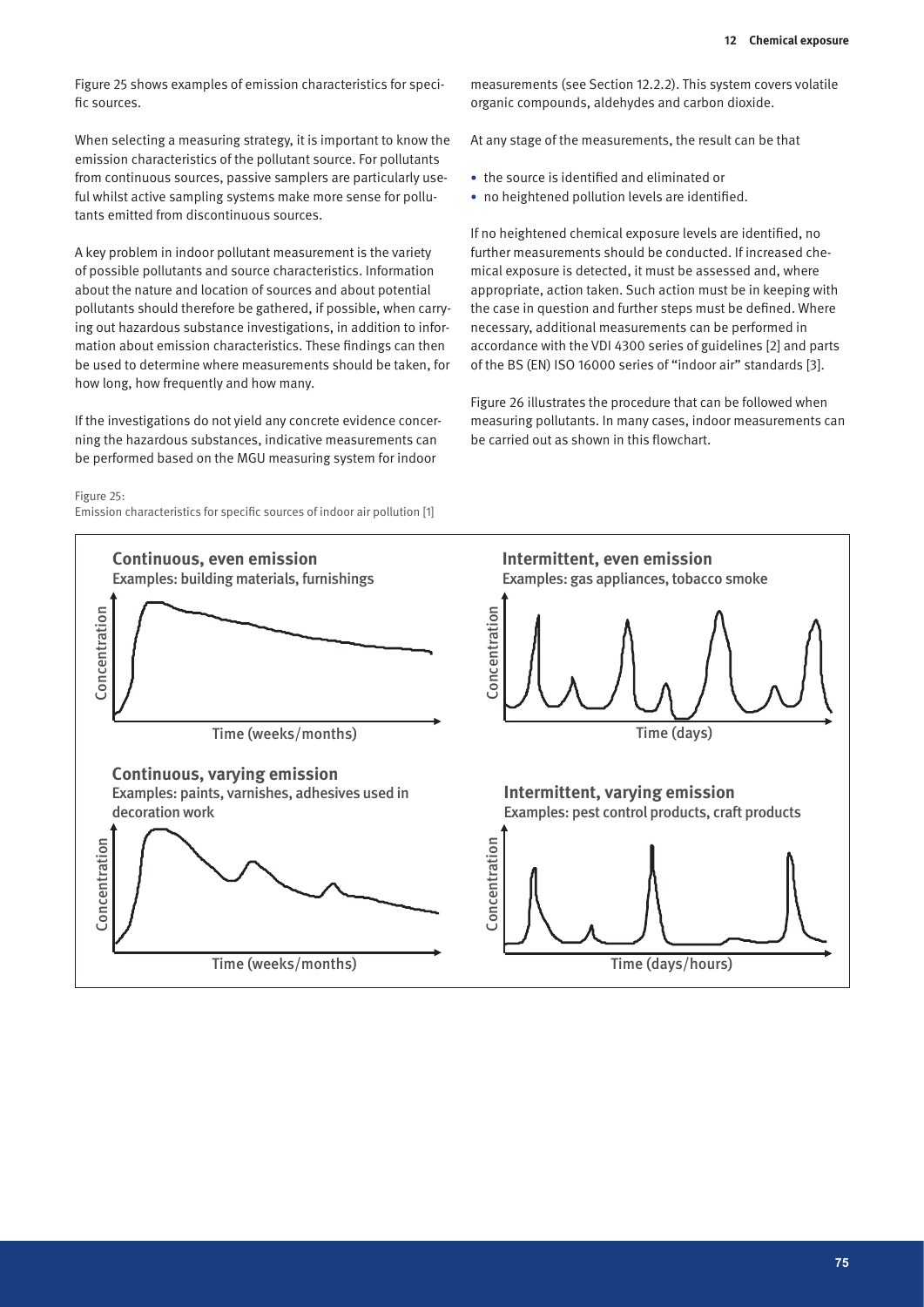Figure 26: Detection of hazardous substances (flowchart)



#### **12.2.1 Measuring strategy**

The sampling periods must be long enough to enable the substance in question to be identified and quantified. In addition to the time factor, the features of the measuring site must also be taken into account. All ambient conditions (temperature, humidity, air movement, measurement site, etc.) must be documented as part of the measuring procedure.

In buildings with ventilation and air conditioning systems, any information available regarding the supply and extract air must always be taken into account. In such buildings, it is often

possible for pollutant sources to be located somewhere else than in the room in which the measurement is being performed.

The type of room involved is also an important factor. The measuring conditions that are suitable in large rooms (e.g. open plan offices) are different to those in smaller office rooms.

Choosing a suitable sampling site is particularly important. The middle of the room is generally felt to be a good place for measurements. Sampling should be carried out at breathing height, i.e. 1 to 1.5 m above floor level for a seated activity. In the case of open plan offices, it can be beneficial to measure at various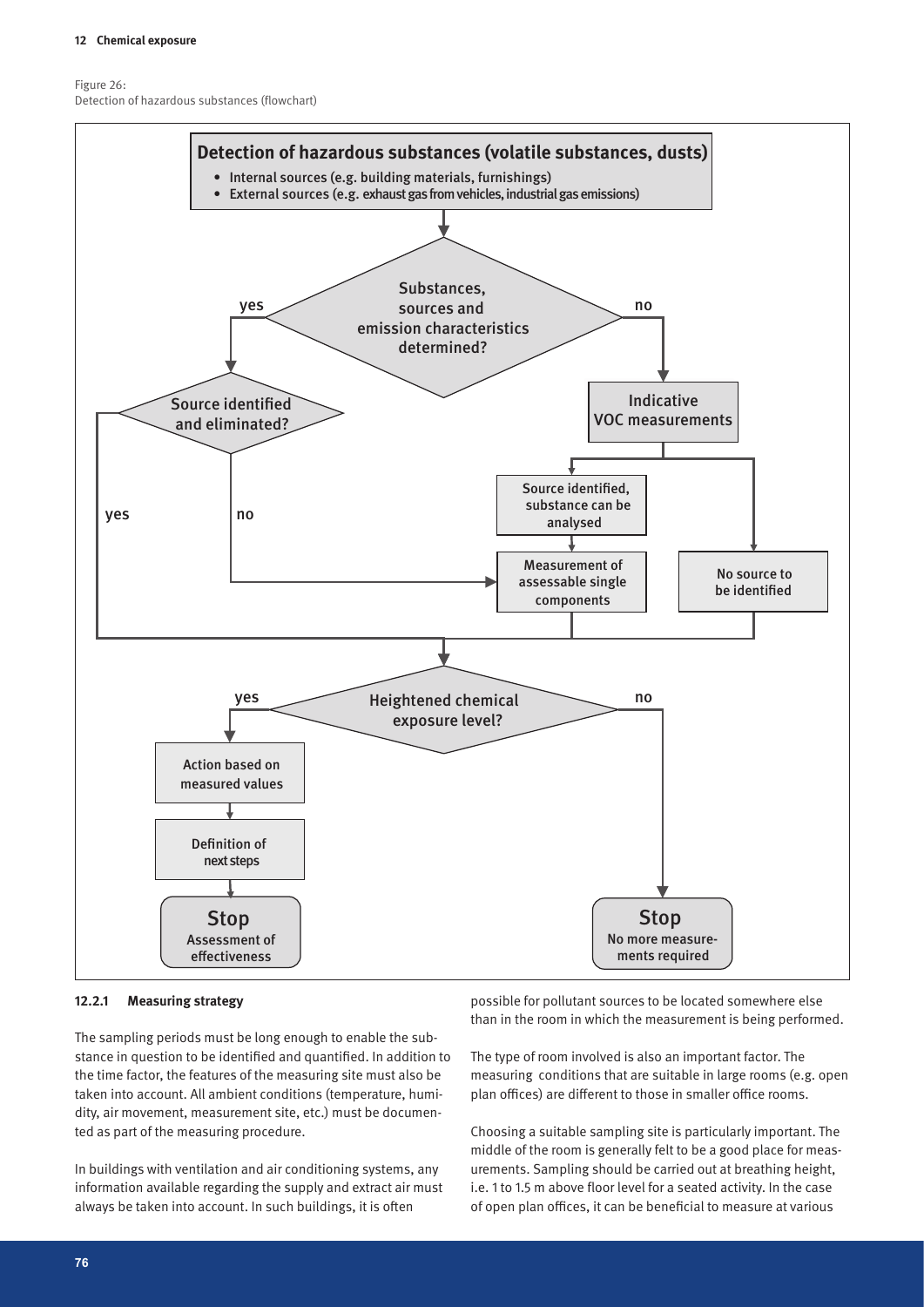locations. This is also true if concentration gradients are possible within one room.

In the case of short-term measurements, it must be ensured that the parameters do not change significantly during sampling (e.g. due to windows being opened). Long-term measurements should be carried out under typical working conditions where possible. If passive samplers are used for long-term measurements, the air movement and positioning in the room must always be checked in order to prevent, for example, the results recorded in corners of rooms being lower than the true values.

The basic conditions of the measurement must always correspond to the measurement site. The sampling strategy can only be decided on once the site has been inspected. A working group at the Deutsche Forschungsgemeinschaft (German Research Foundation) is currently drafting a workplace sampling policy.

#### **12.2.2 MGU system for indoor measurements**

The German Social Accident Insurance Institutions' MGU measuring system for exposure assessment has been recording hazardous substance measurements from indoor tests for more than 10 years. The measurement procedures that MGU uses for this purpose [4; 5] were developed and introduced on the basis of DIN EN ISO 16017-1 [6]. These procedures are used to measure concentrations of

- volatile organic compounds, as described in [4],
- aldehydes, especially formaldehyde, as described in [5] and
- carbon dioxide.

The system analyses both the total volatile organic compound (TVOC) concentration and, as far as possible, concentrations of certain individual substance. Over the years, the list has grown from the 25 individual substances originally examined to 40 today. These additions were necessary for two reasons. Firstly, sample assessments using the "indoor measurement" system repeatedly detected certain substances. And secondly, substances such as naphthalene and hydrocarbon mixtures with low aromatic contents (chain length  $\mathsf{C}_{_{\boldsymbol{9}}}$  to  $\mathsf{C}_{_{\boldsymbol{14}}})$  were added, for which the Ausschuss für Innenraumrichtwerte (Committee on Indoor Guide Values, formerly: Ad Hoc Working Group on indoor guide values) of the Umweltbundesamt (Federal Environmental Agency) and the supreme federal state health authorities had drawn up guide values in the meantime.

#### *Sampling*

Before concentrations of volatile organic compounds and aldehydes can be measured, indoor rooms that are naturally ventilated must be thoroughly ventilated (15 minutes) and then have their doors and windows closed for a period of at least eight hours. It is simplest to do this overnight.

The sampling is then carried out with the doors and windows still closed. There must be no smoking in the rooms after ventilation and up until the end of the measurement process. Work can continue in the rooms during measurement.

When carrying out investigations in rooms with forced ventilation or air conditioning system, said system should run for three hours in operating conditions typical for the room in question prior to sampling.

In line with DIN EN ISO 16000-1, the procedure is the same for rooms for which ventilation instructions are defined (for example, schools and nurseries). The standard states that a complete and typical usage cycle must pass prior to measurement in such rooms. During school time, this would usually be no more than the duration of one lesson. This type of ventilation would significantly reduce the indoor concentration levels, making it extremely difficult to identify the causes of poor air quality resulting from sources in the building or in the furniture and furnishings as would otherwise be necessary in naturally ventilated rooms. This would mean that any problem in schools and nurseries could be "remedied by ventilation and measurement" [7]. However, this should not be standard practice, especially in places where children and young people are present. It is therefore recommended that these rooms are also kept closed for at least eight hours prior to sampling so that the sources can be detected.

If the indoor measurements are being carried out due to complaints concerning indoor air quality, it is useful to conduct a parallel measurement in a reference room for which no complaints have been made. This enables room-specific differences to be identified as well as potential sources. As far as possible, the reference room should be located close to the room with air quality issues and be similar in size and use.

A further reference measurement that can be taken is the concentration of volatile organic compounds and aldehydes in the outdoor air. If measurements are to be taken in several polluted rooms and if the measurements are carried out on different days, it is advisable to perform an outdoor air reference measurement for each of the days. The outdoor air measurement should be performed near to the building being investigated, at the same height if possible. The measurements should be taken at a sufficient distance from the building  $(2 \text{ m})$ .

The VOC concentration is determined by sampling air using a TENAX TA thermal desorption tube at a flow rate of 4 l/h (66.6 ml/min) for a period of 30 minutes. This is followed by aldehyde sampling for a period of one hour at a flow rate of 80 l/h (1.333 l/min) using a Waters Sep-Pak XpoSure sampler. The aldehyde sampling must not take place at the same time as the VOC sampling because the Waters Sep-Pak XpoSure samplers contain acetonitrile, which could find its way into the ambient air and thus onto the TENAX TA sampler during the measurement process.

The carbon dioxide concentrations can be determined using either detector tubes and a hand pump recommended by the tube manufacturer or with direct-reading devices. The detector tubes mainly serve the purpose of obtaining an initial idea of the usual situation in the room. To verify whether the carbon dioxide concentration in a room provides optimum hygiene conditions, measurements must be carried out continuously over a long period using a direct-reading device under normal conditions of use and with the usual number of room inhabitants. Before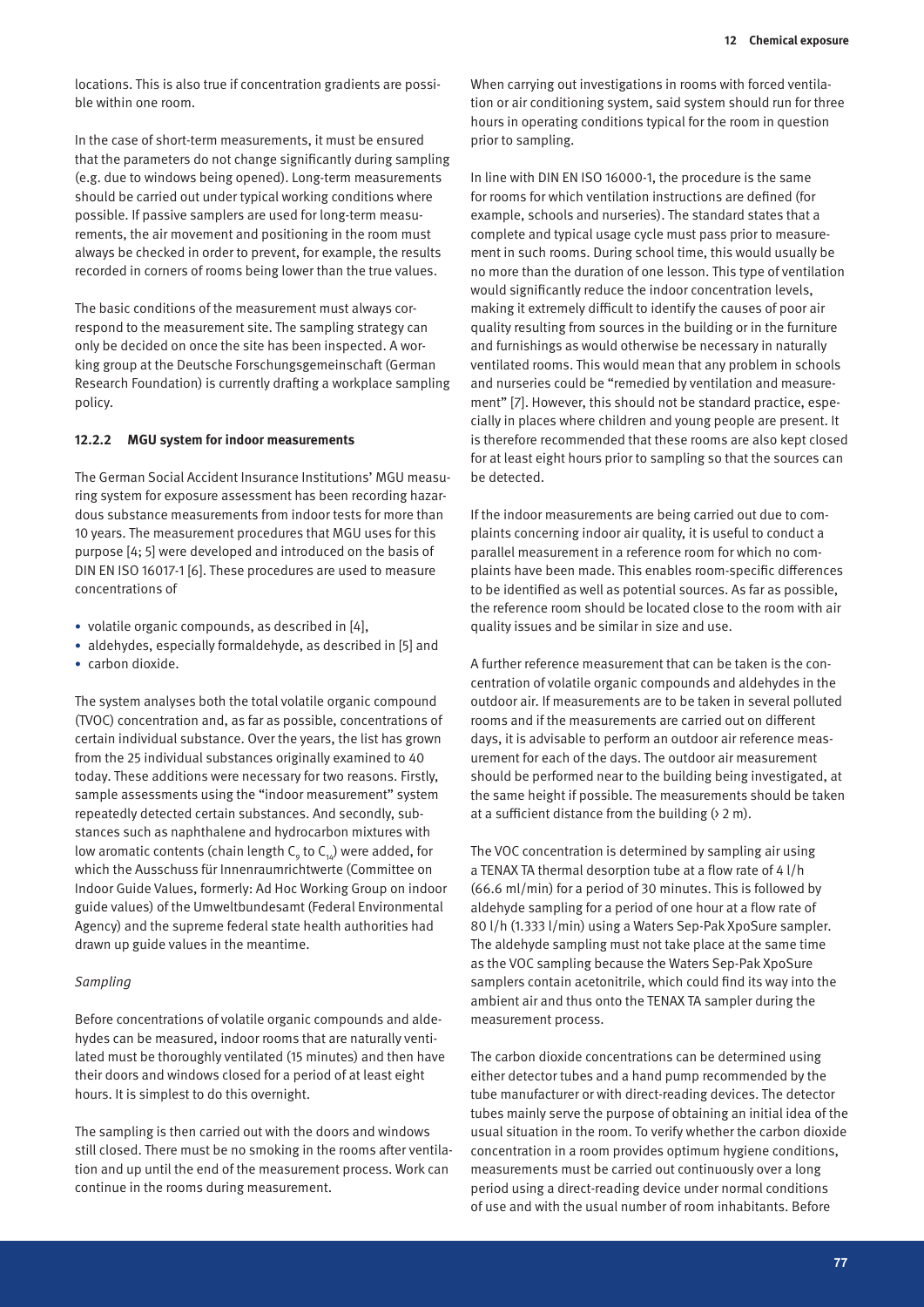measurement starts, the room must be thoroughly ventilated once. The initial carbon dioxide concentration is then that of the outdoor air. The room parameters, e.g. number of windows open and number of persons present, must be documented.

The measurement is carried out at the employees' breathing height, around 1 to 1.5 m above floor level and at a distance of at least 1 to 2 m from the walls. Measures must be taken to prevent the air inhaled and exhaled by persons nearby influencing the measurement (this also includes the person carrying out the sampling). As a rule, one sampling site is sufficient for relatively small rooms up to 50 m². An outdoor air measurement is taken on the same day to provide a reference value.

If the measurements are carried out indoors without any people present in the room, there is no need to measure the CO $_{_2}$  levels unless there is evidence that there are CO $_{\textrm{\tiny{2}}}$  sources in the room.

#### *Analysis*

To analyse the VOCs, the TENAX-TA tubes are heated, causing the substances collected to desorb. A gas chromatography analysis is then performed. A flame ionisation detector (FID) is used for quantification. As a rule, the substances shown in Table 25 are quantified and the detector is calibrated based on a single substance calibration.

Calibration curves are used for the quantitative assessment. Toluene calibration is used to quantify any additional individual substances, which are then identified using a mass spectrometer. The list of substances to be analysed is continuously adapted in line with the list of substances for which the Umweltbundesamt (German Environmental Protection Agency) has drawn up indoor air guide values. In addition, substances frequently determined by means of toluene calibration are also added to the list.

The total volatile organic compounds (TVOCs) include all substances that appear in the gas chromatogram between the signals for n-hexane and n-hexadecane following separation using a non-polar capillary column. The butanone and ethyl acetate concentrations are also included.

The Waters Sep Pack cartridges are first eluted with acetonitrile before the aldehyde levels are determined. The quality and quantity are established by means of high performance liquid chromatography (HPLC). The quantitative evaluation is done using calibration curves. Currently, the aldehydes listed in Table 25 are given as individual components. See Section 12.3 for an explanation of how the measurement results are assessed.

#### Table 25:

VOCs and aldehydes included in the analysis

| <b>Substance category</b> | <b>Individual substances</b>                                                                                                                                                 |
|---------------------------|------------------------------------------------------------------------------------------------------------------------------------------------------------------------------|
| Alkanes                   | n-Heptane, n-octane, n-nonane, n-decane, n-undecane, n-dodecane, n-tridecane, n-tetradecane, n-pentadecane,<br>n-hexadecane                                                  |
| Aromatic compounds        | Benzene, toluene, ethylbenzene, xylene (all isomers), 1,2,3-trimethylbenzene, 1,2,4-trimethylbenzene, 1,3,5-trime-<br>thylbenzene (mesitylene), styrene, naphthalene, phenol |
| Alcohols                  | n-Butanol, 2-ethylhexanol                                                                                                                                                    |
| Ketones                   | Butanone, acetophenone <sup>1)</sup>                                                                                                                                         |
| Esters                    | Ethyl acetate, n-butyl acetate, 2-butoxyethyl acetate, 2-(2-butoxyethoxy)ethyl acetate                                                                                       |
| Glycols/glycol ethers     | 2-Butoxyethanol, 2-(2-butoxyethoxy)ethanol, 2-phenoxyethanol                                                                                                                 |
| Terpenes/sesquiterpenes   | $\alpha$ -Pinene, 3-carene, limonene, $(+)$ -longifolene                                                                                                                     |
| Aldehydes                 | Formaldehyde, acetaldehyde, propionaldehyde <sup>0</sup> , acrylaldehyde (acrolein), butyraldehyde, furfural, glyoxal,<br>glutaraldehyde, hexanal <sup>2)</sup>              |
| Siloxanes                 | Hexamethylcyclotrisiloxane, octamethylcyclotetrasiloxane, decamethylcyclopentasiloxane, dodecamethylcyclohexa-<br>siloxane <sup>1)</sup>                                     |

Method in preparation

2) Unlike other aldehydes, hexanal are determined using the VOC method

#### **12.2.3 Determining the air exchange rate**

The air exchange rate is an important parameter in indoor air quality assessment. It measures the air replaced as the volume of supply air in relation to room volume. Adequate air replacement ensures that sufficient fresh air is supplied to indoor rooms, pollutants and odorant substances are removed and damage due to excessive humidity is prevented. In rooms that only have natural ventilation, air is replaced via windows, doors and leaks in the building envelope.

#### *Method*

One way of determining the air exchange rate is the concentration-decay method described in VDI 4300, Part 7 [8] and BS EN ISO 12569 [9].This method calculates the exchange rate on the basis of the decay in the concentration of an indicator gas (e.g. sulphur hexafluoride) over time. It can only be applied if it can be assumed that the air in the room is thoroughly mixed. To determine the air exchange rate, a certain quantity of sulphur hexafluoride is introduced into the room to be measured. The gas must be distributed evenly throughout the room. The concentration of the indicator gas is then determined at various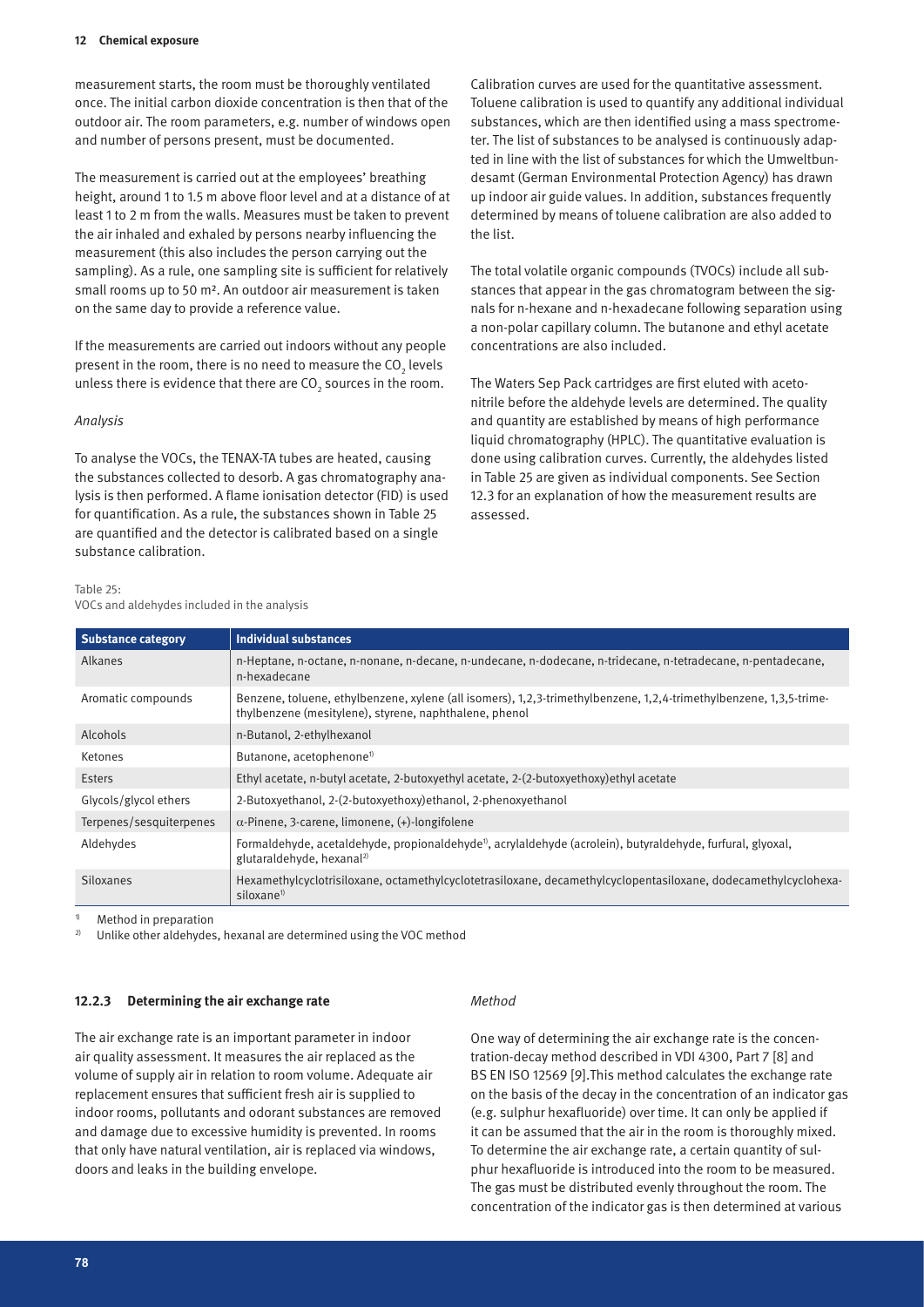points in time. The degree to which the concentration decreases over time can be used to calculate the air exchange rate.

#### *Application*

Indoor pollutant concentrations depend on various factors, including the source strength, the air exchange rate and the volume of the room. If the pollutant concentration in a room and the air exchange rate are determined in identical ventilation conditions, the source strength can be calculated using the following formula:

 $q = (\beta - \beta_0) \cdot n \cdot V_{\rm e}$ 

Where

| Source strength in mg/h<br>q: |  |  |
|-------------------------------|--|--|
|-------------------------------|--|--|

- *β*: Pollutant concentration in room in mg/m3
- $\beta_0$ : Pollutant concentration in outdoor air in mg/m<sup>3</sup>
- *n*: Air exchange rate in 1/h
- $V_{R}$ : Room volume in m<sup>3</sup>

Knowing the source strength and the air exchange rate makes it possible, for example, to better compare the substance concentrations measured in polluted rooms with those of unpolluted reference rooms.

The sampling of the indicator gas sulphur hexafluouride to determine the air exchange rate can be done at the same time as the sampling required to determine VOC and aldehyde levels, described in Section 12.2.2.

#### **12.2.4 Methods for measuring other substances**

As a rule, the measurement methods developed by the IFA are not indoor measurement methods. The majority of them are intended to monitor compliance with the occupational exposure limits set out in TRGS 402 [10]. These measurement methods are designed for a measuring period of up to eight hours. It is usually not possible to monitor compliance with the guide values recommended for indoor rooms using these methods. In particular, long-term measurements are not possible because, for example, of a lack of experience with passive samplers. Please also refer to Section 12.4 for information on how to measure individual substances or categories of substance.

#### **12.2.5 References**

- [1] *Seifert, B.; Ullrich, D.:* Methodologies for evaluating sources of VOC in homes. Atmosph. Environm. (1987) No. 21, p. 395-404
- [2] VDI 4300: Messung von Innenraumluftverunreinigungen Blatt 1: Allgemeine Aspekte der Messstrategie (12.95). Beuth, Berlin 1995 Blatt 2: Messstrategie für polycyclische aromatische Kohlenwasserstoffe (PAH), polychlorierte Dibenzo-p-dioxine

(PCDD), polychlorierte Dibenzofurane (PCDF) und polychlorierte Biphenyle (PCB) (12.97). Beuth, Berlin 1997 Blatt 4: Messstrategie für Pentachlorphenol (PCP) und g-Hexachlorcyclohexan (Lindan) in der Innenraumluft (08.97). Beuth, Berlin 1997 Blatt 7: Bestimmung der Luftwechselzahl in Innenräumen (07.01). Beuth, Berlin 2001 Blatt 9: Messstrategie für Kohlendioxid (CO<sub>2</sub>) (08.05). Beuth, Berlin 2005 Blatt 11: Messen von Innenraumluftverunreinigungen – Messstrategie für die Erfassung von luftgetragenen Partikeln im Innenraum – Partikel mit Äquivalentdurchmesser 2,5 µm (Entwurf 12.11). Beuth, Berlin 2011

[3] DIN EN ISO 16000: Innenraumluftverunreinigungen. Teil 1: Allgemeine Aspekte der Probenahmestrategie (06.06). Beuth, Berlin 2006 Tei 2: Probenahmestrategie für Formaldehyd (06.06).

Beuth, Berlin 2006 Teil 3: Messen von Formaldehyd und anderen Carbonyl-

verbindungen – Probenahmen mit einer Pumpe (01.13). Beuth, Berlin 2013

Teil 4: Bestimmung von Formaldehyd – Probenahme mit Passivsammlern (11.12). Beuth, Berlin 2012

Teil 5: Probenahmestrategie für flüchtige organische Verbindungen (VOC) (05.07). Beuth, Berlin 2007 Teil 6: Bestimmung von VOC in der Innenraumluft und

in Prüfkammern, Probenahme auf Tenax TA, thermisch Desorption und Gaschromatographie mit MS/FID (11.12). Beuth, Berlin 2012

Teil 12: Indoor air. Probenahmestrategie für polychlorierte Biphenyle (PCB), polychlorierte Dibenzo-p-dioxine (PCDD), polychlorierte Dibenzofurane (PCDF) und polycyclische aromatische Kohlenwasserstoffe (PAH) (08.08). Beuth, Berlin 2008

Teil 13: Bestimmung der Summe gasförmiger und partikelgebundener dioxin-ähnlicher Biphenyle (PCB) und polychlorierter Dibenzo-p-dioxine/Dibenzofurane (PCDD/ PCDF) – Probenahme auf Filtern mit nachgeschalteten Sorbenzien (03.10). Beuth, Berlin 2010

Teil 14: Bestimmung der Summe gasförmiger und partikelgebundener polychlorierter dioxin-ähnlicher Biphenyle (PCB) und polychlorierter Dibenzo-p-dioxine/Dibenzofurane (PCDD/PCDF) (PCDDs/PCDFs) – Extraktion, Reinigung und Analyse mit hochauflösender Gaschromatographie/ Massenspektrometrie (03.12). Beuth, Berlin 20012 Teil 15: Probenahmestrategie für Stickstoffdioxid (NO $_{\rm 2}$ ) (04.09). Beuth, Berlin 2009 Teil 26: Probenahmestrategie für Kohlendioxid (CO $_{2}$ )

(11.12). Beuth, Berlin 2012

[4] *Breuer, D.; Friedrich, C.; Moritz, A.:* VOC (Volatile Organic Compounds, flüchtige organische Verbindungen) (Kennzahl 8936). In: IFA-Arbeitsmappe Messung von Gefahrstoffen. 45. Lfg. X/10. Published by: Deutsche Gesetzliche Unfallversicherung (DGUV), Berlin. Erich Schmidt, Berlin 1989 – loose-leaf ed.

www.ifa-arbeitsmappedigital.de/8936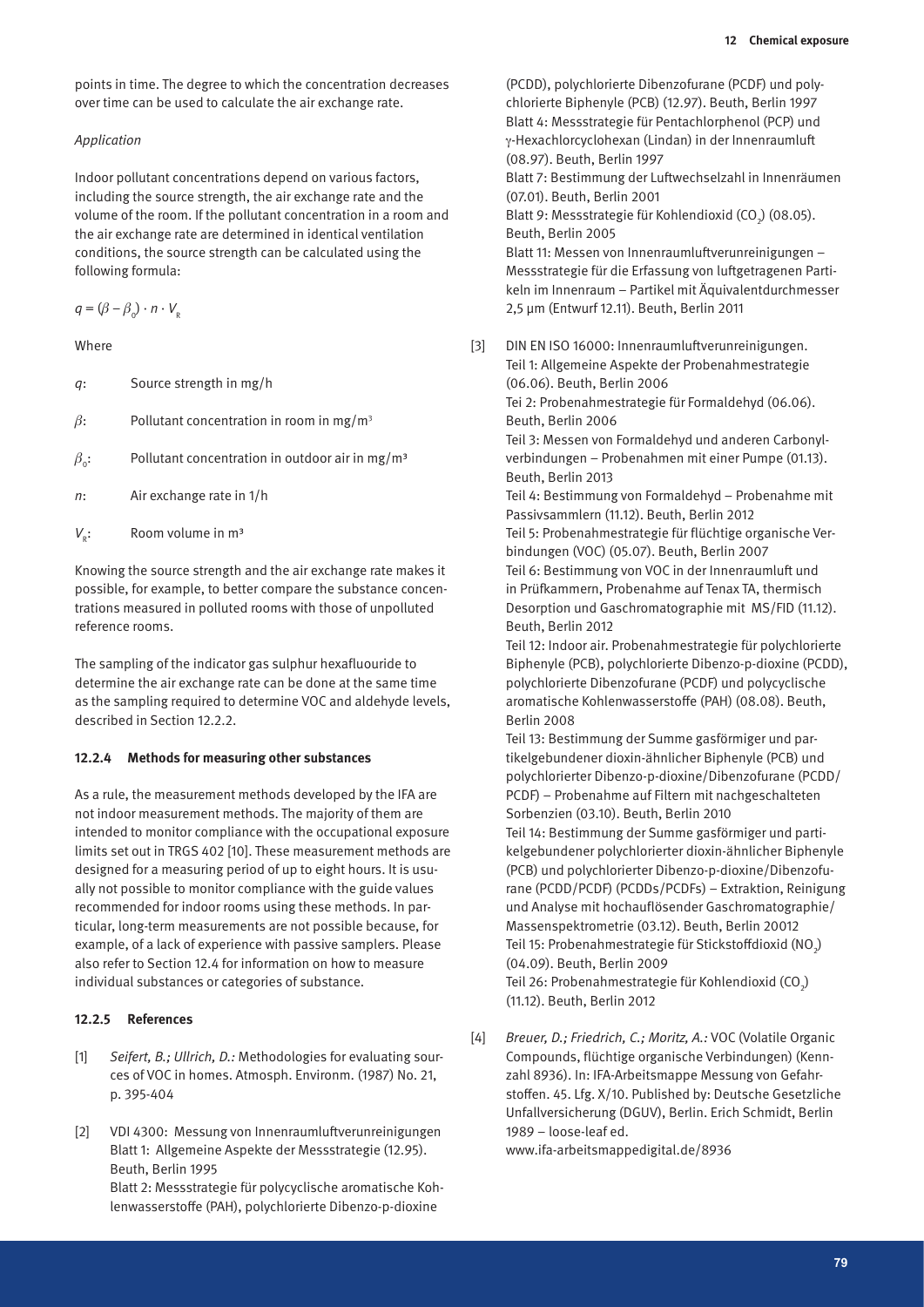- [5] *Assenmacher-Maiworm, H.; Hahn, J.-U.:* Aldehyde (Kennzahl 6045). In: IFA-Arbeitsmappe Messung von Gefahrstoffen. 39. Lfg. XI/07. Published by: Deutsche Gesetzliche Unfallversicherung (DGUV), Berlin. Erich Schmidt, Berlin 1989 – loose-leaf ed. www.ifa-arbeitsmappedigital.de/6045
- [6] DIN EN ISO 16017-1: Innenraumluft, Außenluft und Luft am Arbeitsplatz – Probenahme und Analyse flüchtiger organischer Verbindungen durch Sorptionsröhrchen/thermische Desorption/Kapillar-Gaschromatographie – Teil 1: Probenahme mit einer Pumpe (10.01). Beuth, Berlin 2001
- [7] *Neumann, H.D.:* Luftqualität und Lüftung in Schulen. Gefahrstoffe – Reinhalt. Luft 71 (2011) No. 11/12, p. 495-497
- [8] VDI 4300 Blatt 7: Bestimmung der Luftwechselzahl in Innenräumen (07.01). Beuth, Berlin 2001
- [9] DIN EN ISO 12569: Wärmetechnisches Verhalten von Gebäuden und Werkstoffen – Bestimmung des spezifischen Luftvolumenstroms in Gebäuden – Indikatorgasverfahren (03.13). Beuth, Berlin 2013
- [10] Technische Regeln für Gefahrstoffe: Ermitteln und Beurteilen der Gefährdungen bei Tätigkeiten mit Gefahrstoffen: Inhalative Exposition (TRGS 402). GMBl. (2010) No. 12, p. 231; revised GMBl. (2011) No. 9, p. 175

# **12.3 Assessment of chemical exposures**

*H. Kleine*, Sankt Augustin *H.-D. Neumann*, Düsseldorf *K. Pohl*, Mainz *N. von Hahn*, Sankt Augustin

The values to be used for assessing air quality in indoor workplaces such as offices are frequently the subject of some debate.

The potential health risks to humans as a result of hazardous substances in the air they inhale are generally assessed on the basis of limit values defined for specific areas. The TRGS 900 [2] sets out occupational exposure limits (OELs) for the workplace substances that the Gefahrstoffverordnung (GefStoffV; Ordinance on Hazardous Substances) [1] describes as hazardous. However, these OELs only apply to workplaces at which the hazardous substances concerned are either used in or are produced during the activities performed there, according to the definition given in the Gefahrstoffverordnung. There are no specified occupational exposure limits for indoor workplaces that do not fall within the scope of the ordinance.

Instead, such workplaces are subject to the general guidance on ventilation given in Annex 3.6 of the Arbeitsstättenverordnung (Ordinance on Workplaces) [3], according to which there must be sufficient healthy air in work rooms. As per ASR A3.6 Ventilation [4], this requirement is met if the quality of the air is essentially the same as that of the outdoor air.

However, the immission values and other assessment values specified for outdoor air cannot automatically be applied to indoor air since they may have been drawn up with the aim, for example, of protecting vulnerable plant or animal life, not human beings. Furthermore, using the quality of the outdoor air as a standard against which to compare the quality of the indoor air causes problems in practice if the outdoor air is polluted.

As a result, the values currently used in Germany to assess exposure in indoor workplaces vary considerably in terms of their nature and origin. Unlike occupational exposure limits, these values are not presented in one, binding rule and, in particular, they do not have consistent legal relevance. Almost all values for indoor rooms are merely recommendations. The most important values used for assessing indoor air are described in the following. In addition, the main assessment values for outdoor air can be found in the latest list of limit values published by the IFA [5]. Values for assessing individual substances and categories of substance are presented in Section 12.4.

### **12.3.1 Indoor air guide values set by the Federal Environmental Agency (UBA)**

The Committee for Indoor Guide Values, set up by the UBA's Indoor Air Hygiene Commission and the highest state health authorities, has drawn up guide values for indoor rooms in general, including rooms in dwellings, based on toxicological evidence. These values best meet the criteria for a valid assessment of air quality in indoor workplaces. A distinction is drawn between guide value II and guide value I, as follows:

*"Guide value II (RW II) is an effect-related value based on current toxicological and epidemiological knowledge of a substance's effect threshold that takes uncertainty factors into account. It represents the concentration of a substance which, if reached or exceeded, requires immediate action as this concentration could pose a health hazard, especially for sensitive people who reside in these spaces over long periods of time. Depending on how the substance concerned works, guide value II may be defined either as a short-term value (RW II K) or a long-term value (RW II L).*

*Guide value I (RW I) represents the concentration of a substance in indoor air for which, when considered individually, there is no evidence at present that even life-long exposure is expected to bear any adverse health impacts. Values exceeding this are associated with exposure that is undesirable for health reasons. For the sake of precaution, there is also need for action in the concentration range between RW I and RW II. RW I can act as a target value during clean-up efforts, which should be undercut rather than merely complied with. Guide value I is derived from guide value II through the introduction of an additional factor based on convention."*

Whilst the occupational exposure limits relate to eight-hour periods, the guide values usually refer to long-term periods (24 hours a day, seven days a week) and also apply to children and people with an illness. They are not used extensively because they are currently only available for a very limited number of individual substances (see Table 26).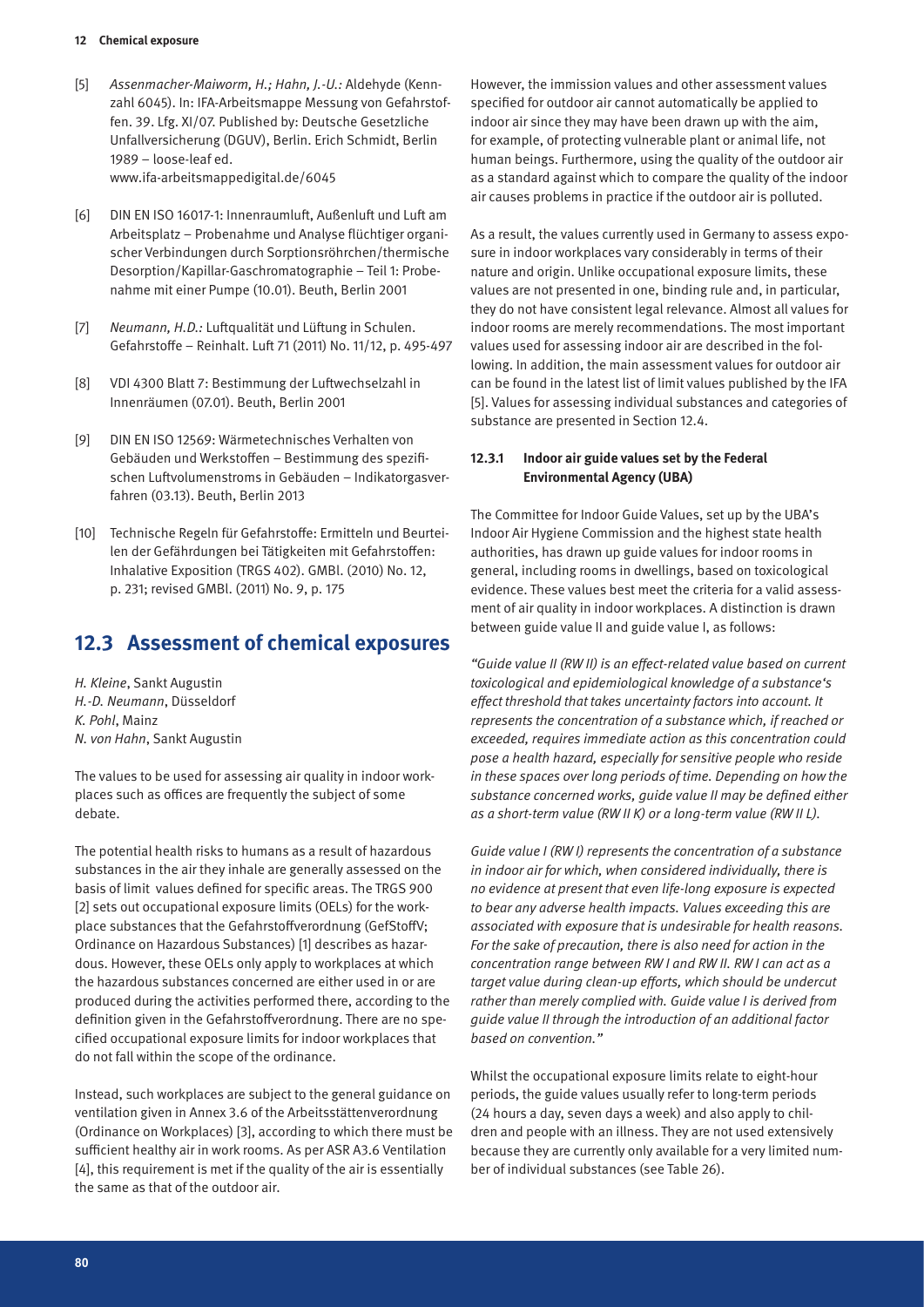#### **12.3.2 WHO Air Quality Guidelines**

In 2009, the World Health Organization (WHO) published its first guidelines for indoor air quality, intended to protect public

Table 26:

Guide values established for indoor air up to May 2013 [6]

health against the risks posed by damp and associated microorganism growth [7]. Additional guidelines were added in 2010 for a number of chemicals commonly found in indoor air (Table 27 on page 82) [8].

| <b>Compound</b>                                                       | Guide value II <sup>1</sup><br>in $mg/m3$    | Guide value I <sup>1</sup><br>in $mg/m3$ | <b>Year established</b> |
|-----------------------------------------------------------------------|----------------------------------------------|------------------------------------------|-------------------------|
| 2-Furaldehyde                                                         | 0.1                                          | 0.01                                     | 2011                    |
| Aldehydes, $C_{\alpha}$ to $C_{\eta}$ (saturated, acyclic, aliphatic) | $\overline{2}$                               | 0.1                                      | 2009                    |
| Alkyl benzene, $C_{9}$ to $C_{15}$                                    | $\mathbf{1}$                                 | 0.1                                      | 2012                    |
| Benzaldehyde                                                          | 0.2                                          | 0.02                                     | 2010                    |
| Benzyl alcohol                                                        | 4                                            | 0.4                                      | 2010                    |
| Dearomatized hydrocarbon solvents ( $C_q$ to $C_{14}$ )               | $\overline{2}$                               | 0.2                                      | 2005                    |
| Dichloromethane                                                       | 2(24 h)                                      | 0.2                                      | 1997                    |
| Diethylene glycol butyl ether (DEGBE)                                 | 1                                            | 0.4                                      | 2013                    |
| Diethylene glycol dimethyl ether (DEGDME)                             | 0.3                                          | 0.03                                     | 2013                    |
| Diethylene glycol methyl ether (DEGME)                                | 6                                            | 2                                        | 2013                    |
| Diethylene glycol monoethyl ether (DEGEE)                             | $\overline{2}$                               | 0.7                                      | 2013                    |
| Diisocyanates                                                         | See notes <sup>2)</sup>                      |                                          | 2000                    |
| Dipropylene glycol 1-methyl ether (D-PGME)                            | $\overline{7}$                               | $\overline{2}$                           | 2013                    |
| Ethylbenzene                                                          | $\overline{2}$                               | 0.2                                      | 2012                    |
| Ethylene glycol butyl ether (EGBE)                                    | $\mathbf{1}$                                 | 0.1                                      | 2013                    |
| Ethylene glycol butyl ether acetate (EGBEA)                           | $\overline{2}$                               | 0.2                                      | 2013                    |
| Ethylene glycol hexyl ether (EGHE)                                    | $\mathbf{1}$                                 | 0.1                                      | 2013                    |
| Ethylene glycol monoethyl ether (EGEE)                                | 1                                            | 0.1                                      | 2013                    |
| Ethylene glycol monoethyl ether acetate (EGEEA)                       | $\overline{2}$                               | 0.2                                      | 2013                    |
| Ethylene glycol monomethyl ether (EGME)                               | 0.2                                          | 0.02                                     | 2013                    |
| 2-Ethylhexanol                                                        | $\mathbf{1}$                                 | 0.1                                      | 2013                    |
| Carbon monoxide                                                       | 60 (0.5 h)<br>15(8h)                         | 6(0.5 h)<br>1.5(8 h)                     | 1997                    |
| Cresols                                                               | 0.05                                         | 0.005                                    | 2012                    |
| Methyl isobutyl ketone                                                | 1                                            | 0.1                                      | 2013                    |
| Monocyclic monoterpenes (guiding substance: d-limonene)               | 10                                           | $\mathbf{1}$                             | 2010                    |
| Naphthalene                                                           | 0.020                                        | 0.002                                    | 2004                    |
| Pentachlorophenol (PCP)                                               | 0.001                                        | 0.0001                                   | 1997                    |
| Phenol                                                                | 0.2                                          | 0.02                                     | 2011                    |
| 2-Propylene glycol 1-ethyl ether (2PG1EE)                             | 3                                            | 0.3                                      | 2013                    |
| 2-Propylene glycol 1-methyl ether (2PG1ME)                            | 10                                           | $\mathbf{1}$                             | 2013                    |
| 2-Propylene glycol 1-tert-butyl ether (2PG1tBE)                       | $\overline{3}$                               | 0.3                                      | 2013                    |
| Mercury (as metallic vapour)                                          | 0.00035                                      | 0.000035                                 | 1999                    |
| Nitrogen dioxide (NO2)                                                | 0.35 (30-minute value)<br>0.06 (7-day value) |                                          | 1998                    |
| Styrene                                                               | 0.3                                          | 0.030                                    | 1998                    |
| Bicyclic terpenes (guiding substance: $\alpha$ -pinenes)              | $\overline{2}$                               | 0.2                                      | 2003                    |
| Toluene                                                               | 3                                            | 0.3                                      | 1996                    |
| Tris(2-chloroethyl) phosphate (TCEP)                                  | 0.05                                         | 0.005                                    | 2002                    |
| Cyclic dimethylsiloxanes D3-D6 (total guide value)                    | 4                                            | 0.4                                      | 2011                    |

1) These are usually long-term values. Where this is not the case, the averaging period is indicated in parentheses, e.g. 24 hours (h).

<sup>2)</sup> The working group felt that it did not make sense to specify a guide value II for diisocyanates (DIs) (see explanation in the publication). Where varnishes and adhesives containing diisocyanates are used, the concentration in the indoor air is initially relatively high (concentration approximately equal to the MAK value) but it drops sharply and long-term pollution is unlikely once the hardening process has finished. As a rule, however, rooms in which products containing diisocyanates are processed should be well ventilated.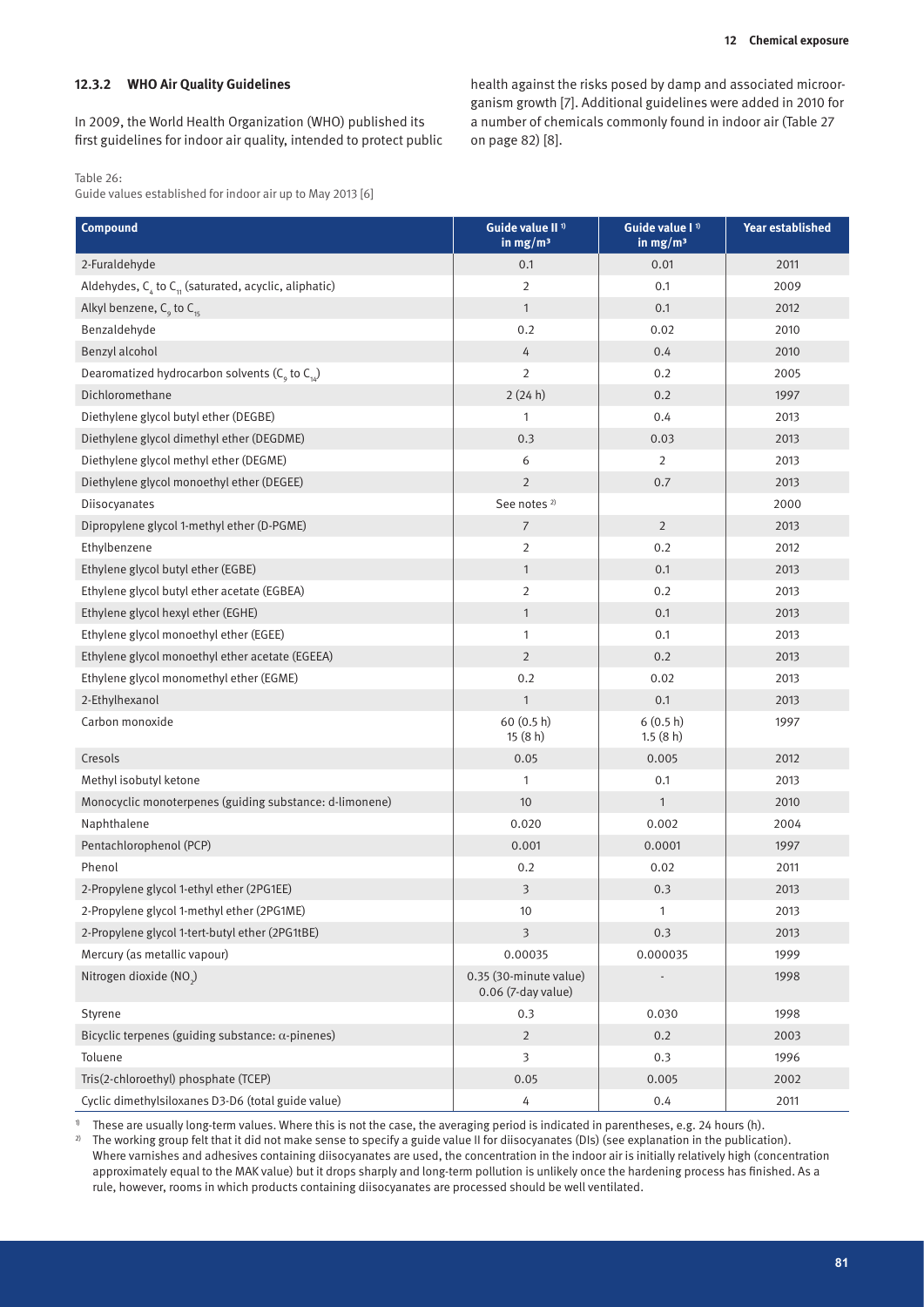Table 27:

Summary of the WHO guidelines for selected pollutants in indoor air [9]

| <b>Pollutant</b>                 | <b>Guidelines</b>                                                                                                                                                                                                                                                                                                                                                                                                                                                                                                                                                                                         |
|----------------------------------|-----------------------------------------------------------------------------------------------------------------------------------------------------------------------------------------------------------------------------------------------------------------------------------------------------------------------------------------------------------------------------------------------------------------------------------------------------------------------------------------------------------------------------------------------------------------------------------------------------------|
| Benzene                          | • No safe level of exposure can be recommended<br>• Unit risk <sup>1</sup> of leukaemia per 1 $\mu$ g/m <sup>3</sup> air concentration is 6 · 10 <sup>-6</sup><br>• The concentrations of airborne benzene associated with an excess lifetime risk <sup>2</sup> of $1/10,000,1/100,000$<br>and $1/1,000,000$ are 17, 1.7 and 0.17 $\mu$ g/m <sup>3</sup> , respectively                                                                                                                                                                                                                                   |
| Formaldehyde                     | $0.1 \,\mathrm{mg/m}$ (30-minute average)                                                                                                                                                                                                                                                                                                                                                                                                                                                                                                                                                                 |
| Carbon monoxide                  | • 15 minutes – 100 mg/m <sup>3</sup><br>• 1 hour $-35$ mg/m <sup>3</sup><br>• 8 hours $-10$ mg/m <sup>3</sup><br>• 24 hours $-7$ mg/m <sup>3</sup>                                                                                                                                                                                                                                                                                                                                                                                                                                                        |
| Naphthalene                      | $0.01 \,\mathrm{mg/m}$ (annual average)                                                                                                                                                                                                                                                                                                                                                                                                                                                                                                                                                                   |
| Polycyclic aromatic hydrocarbons | . No threshold can be determined and all indoor exposures are considered relevant to health<br>• Unit risk for lung cancer for PAH mixtures is estimated to be 8.7 $\cdot$ 10 <sup>-5</sup> per ng/m <sup>3</sup> of B[a]P<br>• The corresponding concentrations for lifetime exposure to B[a]P producing excess lifetime cancer risks of<br>1/10,000, 1/100,000 and 1/1,000,000 are approximately 1.2, 0.12 and 0.012 ng/m <sup>3</sup> , respectively                                                                                                                                                   |
| Radon                            | • The excess lifetime risk of death from radon-induced lung cancer (by the age of 75 years) is estimated to<br>be 0.67 · 10 <sup>-5</sup> per Bq/m <sup>3</sup> for lifelong non-smokers and 15 · 10 <sup>-5</sup> per Bq/m <sup>3</sup> for current smokers (15 to 24 ciga-<br>rettes per day); among ex-smokers, the risk is intermediate, depending on time since smoking cessation<br>• The radon concentrations associated with an excess lifetime risk of 1/100 and 1/1,000 are 67 and 6.7 Bg/m <sup>3</sup><br>for current smokers and 1670 and 167 $Bq/m3$ for lifelong non-smokers, respectively |
| Nitrogen dioxide                 | • 200 $\mu$ g/m <sup>3</sup> (1-hour average)<br>• 40 $\mu$ g/m <sup>3</sup> (annual average)                                                                                                                                                                                                                                                                                                                                                                                                                                                                                                             |
| Trichloroethylene                | • Unit risk estimate of $4.37 \cdot 10^7$ per $\mu$ g/m <sup>3</sup>                                                                                                                                                                                                                                                                                                                                                                                                                                                                                                                                      |
|                                  | • The concentrations of airborne trichloroethylene associated with an excess lifetime cancer risk of 1:10,000,<br>1:100,000 and 1:1,000,000 are 230, 23 and 2.3 $\mu$ g/m <sup>3</sup> , respectively                                                                                                                                                                                                                                                                                                                                                                                                     |
| Tetrachloroethylene              | $\bullet$ 0.25 mg/m <sup>3</sup> (annual average)                                                                                                                                                                                                                                                                                                                                                                                                                                                                                                                                                         |

Unit risk: Risk of developing cancer as a result of lifelong exposure to a concentration of 1  $\mu$ g/m<sup>3</sup>

<sup>2)</sup> Lifetime risk: Probability of developing, for example, cancer during an average lifetime

#### **12.3.3 Derivation of reference values for individual substances**

Statistically derived reference values can be used to assess those substances for which there are no guide values yet. In accordance with an international convention, the 95 percentile value of a sufficiently large set of data can be used as a reference value. This assumes (without a toxicological assessment being carried out) that the "normal conditions" that are present in the rooms investigated and do not give rise to illness or health complaints can be deemed generally acceptable. Unlike guide values, reference values cannot be used to assess health risks. As such, if the actual values are lower than the reference values this does not necessarily mean that there is no risk to health. By the same token, if the values are higher it does not automatically mean that there is a risk [10].

Having said that, a value that is significantly higher than the reference value may be an indication that the room contains emission sources that might impair health. For reference values to be usable, it must be possible to compare the reference room and the indoor room being investigated. The main parameters that determine whether this is the case are the fittings and furnishings, the way in which the rooms are used, the measuring method and the measuring strategy.

#### *Reference values for assessing indoor workplaces (e.g. offices)*

Reference values for assessing indoor workplaces, based on measurement data compiled by the statutory accident insurance institutions, were published for the first time in 2004 [11]. They were reviewed in 2010 and updated in line with the findings of a statistical evaluation of all of the measurement data documented in the IFA's MEGA exposure database up to September 2010 [12].

This statistical evaluation only considered data from stationary measurements gathered in offices without mechanical ventilation and where the sampling duration was as specified in the measuring procedures [13; 14]. The results can be considered statistically reliable since, in most cases, more than 700 measurements were evaluated per compound. The German statutory accident insurance institutions apply the lower 90 percentile value instead of the 95 percentile value when deriving reference values, in contrast with international convention, for prevention purposes. The values have been rounded strictly to 2 decimal places. The indoor workplace reference values derived in 2011 are listed in Table 28. They are only applicable in conjunction with the MGU measurement programme for indoor measurements (including the associated measurement strategy) described in Section 12.2.2.

#### *Reference values for assessing classrooms*

A study conducted between 2004 and 2009 monitored concentrations of aldehydes and VOCs in 421 unpolluted classrooms in 119 schools in the German state of North Rhine-Westphalia [15]. The measuring and analysis methods used were similar to those in the MGU measuring programme for indoor measurements. The data was used to derive classroom reference values as was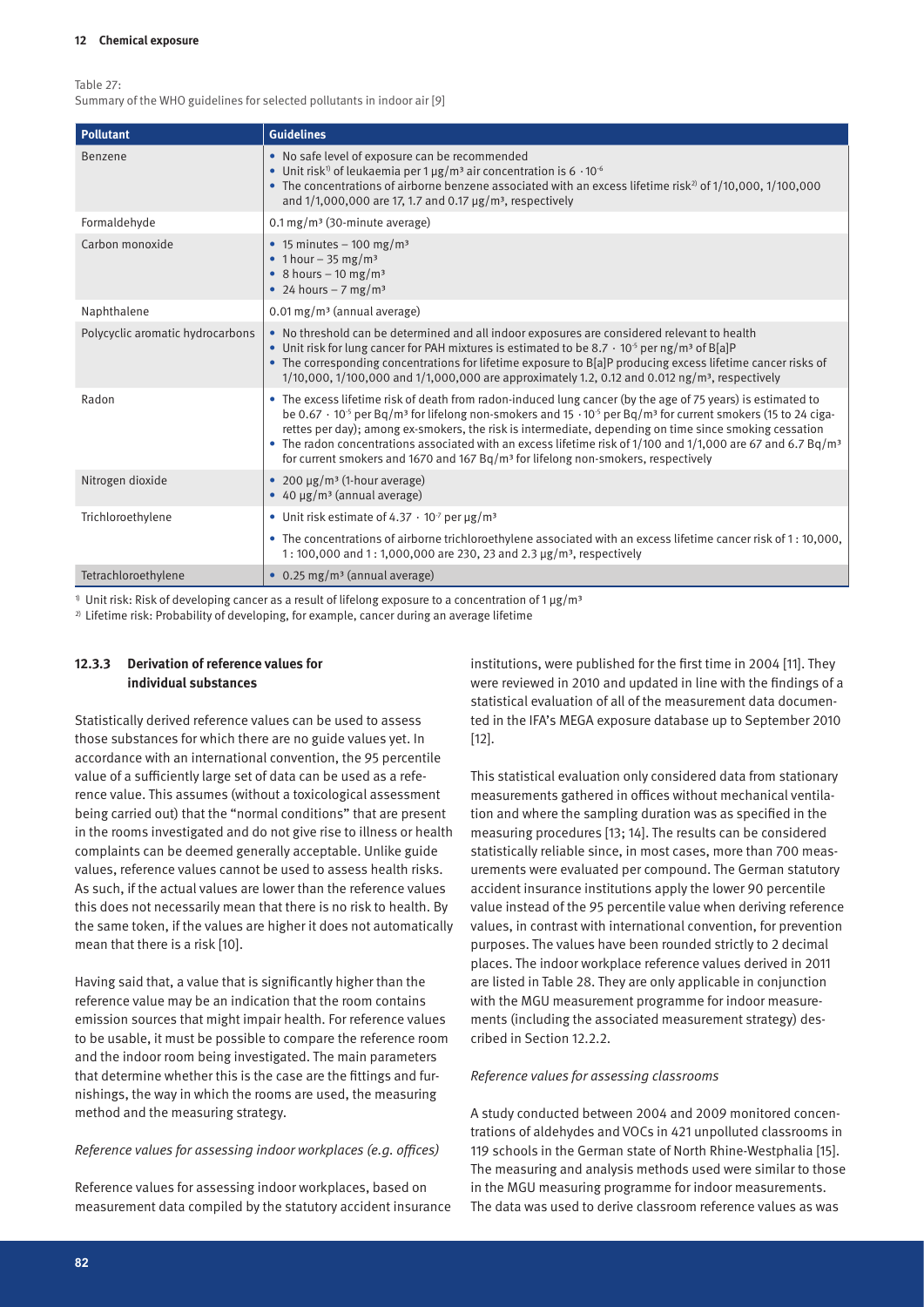#### done for indoor workplaces [16]. The classroom reference values are shown in Table 29.

#### Table 28:

Indoor workplace reference values set by the German statutory accident insurance institutions

| <b>Compound</b>                                       | <b>Indoor workplace</b><br>reference value in mg/m <sup>3</sup> |  |  |
|-------------------------------------------------------|-----------------------------------------------------------------|--|--|
| <b>TVOCs</b>                                          | 1                                                               |  |  |
| Hydrocarbon mixtures, aliphatic ( $C_q$ to $C_{14}$ ) | 0.07                                                            |  |  |
| <b>Alkanes</b>                                        |                                                                 |  |  |
| n-Heptane                                             | 0.02                                                            |  |  |
| n-Octane                                              | 0.01                                                            |  |  |
| n-Nonane                                              | 0.01                                                            |  |  |
| n-Decane                                              | 0.01                                                            |  |  |
| n-Undecane                                            | 0.02                                                            |  |  |
| n-Dodecane                                            | 0.01                                                            |  |  |
| n-Tridecane                                           | 0.01                                                            |  |  |
| n-Tetradecane                                         | 0.01                                                            |  |  |
| n-Pentadecane                                         | 0.01                                                            |  |  |
| <b>Aromatic compounds</b>                             |                                                                 |  |  |
| Toluene                                               | 0.04                                                            |  |  |
| Ethylbenzene                                          | 0.01                                                            |  |  |
| o-Xylene                                              | 0.01                                                            |  |  |
| m-Xylene                                              | 0.02                                                            |  |  |
| p-Xylene                                              | 0.01                                                            |  |  |
| 1,2,4-Trimethylbenzene                                | 0.01                                                            |  |  |
| Styrene                                               | 0.01                                                            |  |  |
| <b>Alcohols</b>                                       |                                                                 |  |  |
| n-Butanol                                             | 0.04                                                            |  |  |
| 2-Ethylhexanol                                        | 0.02                                                            |  |  |
| <b>Ketones</b>                                        |                                                                 |  |  |
| <b>Butanone</b>                                       | 0.01                                                            |  |  |
| <b>Esters</b>                                         |                                                                 |  |  |
| Ethyl acetate                                         | 0.02                                                            |  |  |
| n-Butyl acetate                                       | 0.02                                                            |  |  |
| <b>Ethers</b>                                         |                                                                 |  |  |
| 2-Butoxyethanol                                       | 0.01                                                            |  |  |
| 2-Phenoxyethanol                                      | 0.01                                                            |  |  |
| <b>Terpenes</b>                                       |                                                                 |  |  |
| $\alpha$ -Pinene                                      | 0.02                                                            |  |  |
| Limonene                                              | 0.03                                                            |  |  |
| 3-Carene                                              | 0.01                                                            |  |  |
| <b>Aldehydes</b>                                      |                                                                 |  |  |
| Formaldehyde                                          | 0.06                                                            |  |  |
| Acetaldehyde                                          | 0.05                                                            |  |  |
| Hexanal                                               | 0.03                                                            |  |  |
| <b>Siloxanes</b>                                      |                                                                 |  |  |
| Hexamethylcyclotrisiloxane (D3)                       | 0.03                                                            |  |  |
| Octamethylcyclotetrasiloxane (D4)                     | 0.02                                                            |  |  |
| Decamethylcyclopentasiloxane (D5)                     | 0.06                                                            |  |  |

Table 29:

Classroom reference values set by the German statutory accident insurance institutions [16]

| <b>Compound</b>                                                  | <b>Classroom reference</b><br>value in mg/m <sup>3</sup> |  |  |  |  |
|------------------------------------------------------------------|----------------------------------------------------------|--|--|--|--|
| <b>TVOCs</b>                                                     | 0.68                                                     |  |  |  |  |
| Hydrocarbon mixtures, aliphatic ( $C_{\alpha}$ to $C_{\alpha}$ ) | 0.03                                                     |  |  |  |  |
| <b>Alkanes</b>                                                   |                                                          |  |  |  |  |
| n-Heptane                                                        | 0.01                                                     |  |  |  |  |
| n-Undecane                                                       | 0.01                                                     |  |  |  |  |
| n-Dodecane                                                       | 0.01                                                     |  |  |  |  |
| n-Tridecane                                                      | 0.01                                                     |  |  |  |  |
| <b>Aromatic compounds</b>                                        |                                                          |  |  |  |  |
| Toluene                                                          | 0.03                                                     |  |  |  |  |
| Ethylbenzene                                                     | 0.01                                                     |  |  |  |  |
| Xylene (all isomers)                                             | 0.02                                                     |  |  |  |  |
| m-Xylene                                                         | 0.01                                                     |  |  |  |  |
| 1,2,4-Trimethylbenzene                                           | 0.01                                                     |  |  |  |  |
| Styrene                                                          | 0.01                                                     |  |  |  |  |
| Phenol                                                           | 0.01                                                     |  |  |  |  |
| <b>Alcohols</b>                                                  |                                                          |  |  |  |  |
| n-Butanol                                                        | 0.03                                                     |  |  |  |  |
| 2-Ethylhexanol                                                   | 0.02                                                     |  |  |  |  |
| <b>Ketones</b>                                                   |                                                          |  |  |  |  |
| <b>Butanone</b>                                                  | 0.01                                                     |  |  |  |  |
| <b>Esters</b>                                                    |                                                          |  |  |  |  |
| Ethyl acetate                                                    | 0.01                                                     |  |  |  |  |
| n-Butyl acetate                                                  | 0.01                                                     |  |  |  |  |
| <b>Ethers</b>                                                    |                                                          |  |  |  |  |
| 2-Butoxyethanol                                                  | 0.02                                                     |  |  |  |  |
| 2-(2-Butoxyethoxy) ethanol                                       | 0.03                                                     |  |  |  |  |
| 2-Phenoxyethanol                                                 | 0.02                                                     |  |  |  |  |
| <b>Terpenes</b>                                                  |                                                          |  |  |  |  |
| $\alpha$ -Pinene                                                 | 0.02                                                     |  |  |  |  |
| Limonene                                                         | 0.02                                                     |  |  |  |  |
| 3-Carene                                                         | 0.01                                                     |  |  |  |  |
| <b>Aldehydes</b>                                                 |                                                          |  |  |  |  |
| Formaldehyde                                                     | 0.06                                                     |  |  |  |  |
| Acetaldehyde                                                     | 0.05                                                     |  |  |  |  |
| Hexanal                                                          | 0.02                                                     |  |  |  |  |
| <b>Siloxanes</b>                                                 |                                                          |  |  |  |  |
| Hexamethylcyclotrisiloxane (D3)                                  | 0.03                                                     |  |  |  |  |
| Octamethylcyclotetrasiloxane (D4)                                | 0.02                                                     |  |  |  |  |
| Decamethylcyclopentasiloxane (D5)                                | 0.02                                                     |  |  |  |  |

#### *Reference values set by other institutions*

As well as the statutory accident insurance institutions, other bodies have drawn up reference values for assessing indoor air [17 to 19]. The measurements were conducted in a variety of indoor rooms, including in dwellings, and are decades old in some cases. Irrespective of whether this data can be applied to office workplaces, it should be borne in mind that there have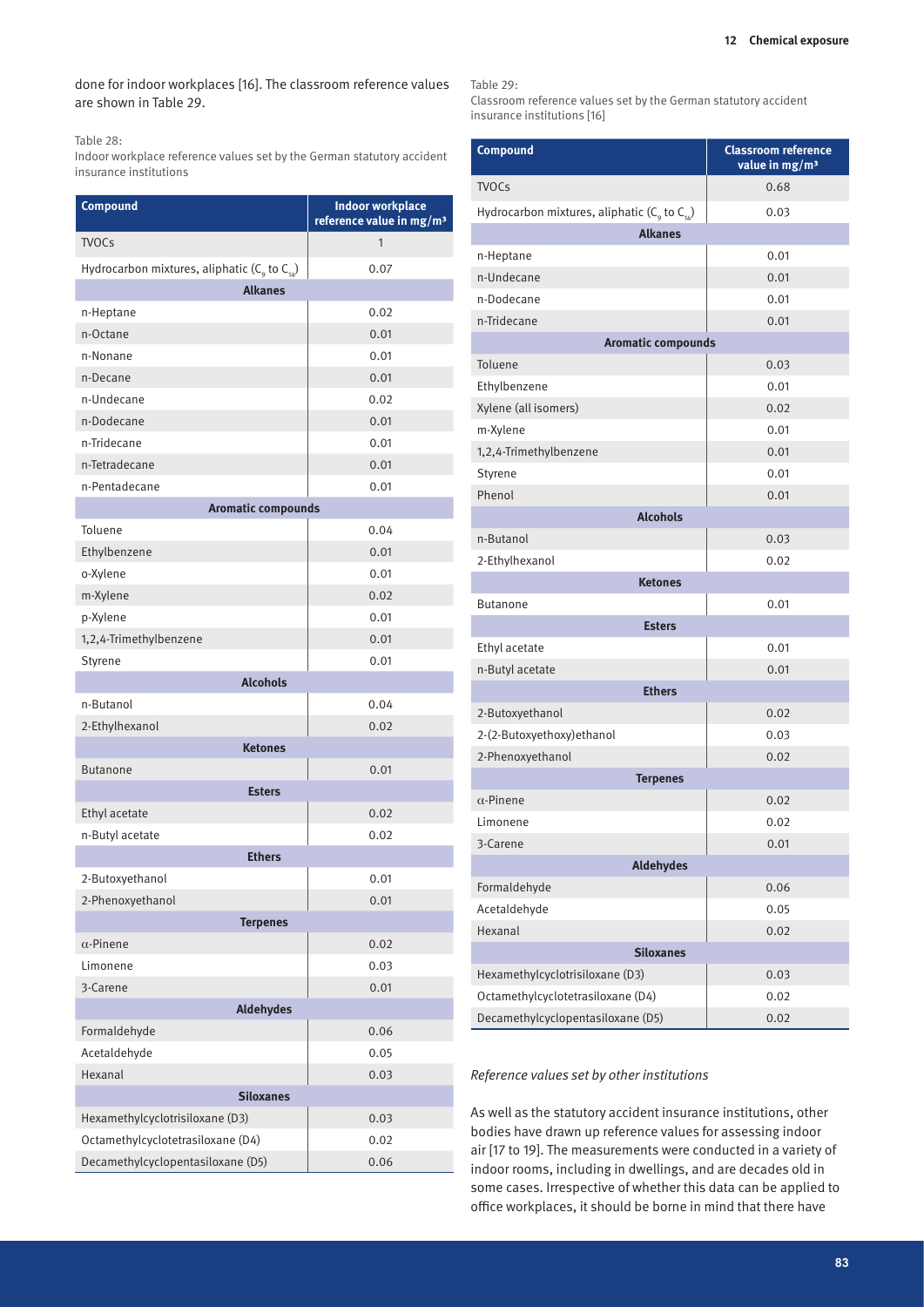been major changes in indoor furnishings, fittings and equipment and the way in which rooms are used. Those changes, of which new interior decoration materials and different cleaning methods are just a few examples, have affected air pollution levels too. Another problematic aspect is that different measuring methods and strategies were used in the studies. As such, they offer limited comparability, which is a key prerequisite for reference values to be used. They can therefore only be applied to indoor workplaces subject to certain provisos.

#### **12.3.4 References**

- [1] Verordnung zum Schutz vor Gefahrstoffen (Gefahrstoffverordnung – GefStoffV) vom 26. November 2010. BGBl. (2010) No. 59, p. 1643-1692; last revision BGBl. (2013), p. 944
- [2] Technische Regeln für Gefahrstoffe: Arbeitsplatzgrenzwerte (TRGS 900). BArbBl. (2006) No. 1, p. 41-55; last revision GMBl. (2013) No. 17, p. 363-364
- [3] Verordnung über Arbeitsstätten (Arbeitsstättenverordnung – ArbStättV) vom 12. August 2004. BGBl. (2004), p. 2179-2189; last revision BGBl. (2010), p. 960-967
- [4] Technische Regeln für Arbeitsstätten: Lüftung (ASR A3.6). GMBl. (2012) No. 6, p. 92-97
- [5] *Pflaumbaum, W., et al:* Grenzwerteliste 2013 Sicherheit und Gesundheitsschutz am Arbeitsplatz. IFA-Report 1/2013. Published by: Deutsche Gesetzliche Unfallversicherung (DGUV), Berlin 2013
- [6] Gesundheit und Umwelthygiene. Richtwerte für die Innenraumluft. Published by: Umweltbundesamt (UBA), Dessau-Roßlau 2013. www.umweltbundesamt.de/gesundheit/ innenraumhygiene/richtwerte-irluft.htm
- [7] WHO guidelines for indoor air quality: dampness and mould. Published by: World Health Organization (WHO), Copenhagen, Denmark 2009
- [8] WHO guidelines for indoor air quality: selected pollutants. Published by: World Health Organization (WHO), Copenhagen, Denmark 2010
- [9] WHO Leitlinien für Innenraumluftqualität: ausgewählte Schadstoffe – Zusammenfassung. Published by: World Health Organization (WHO), Copenhagen, Denmark 2011
- [10] Beurteilung von Innenraumluftkontaminationen mittels Referenz- und Richtwerten – Handreichung der Ad-hoc-Arbeitsgruppe der Innenraumlufthygiene-Kommission des Umweltbundesamtes und der Obersten Landesgesundheitsbehörden. Bundesgesundheitsbl. Gesundheitsforsch. Gesundheitsschutz 50 (2007) No. 7, p. 990-1005
- [11] *Schlechter, N.; Pohl, K.; Barig, A.; Kupka, S.; Gabriel, S.; Van Gelder, R.; Lichtenstein, N.; Hennig, M.:* Beurteilung der Raumluftqualität an Büroarbeitsplätzen. Gefahrstoffe – Reinhalt. Luft 64 (2004) No. 3, p. 95-99
- [12] *von Hahn, N.; Van Gelder, R.; Breuer, D.; Hahn, J.U.; Gabriel, S.; Kleine, H.:* Ableitung von Innenraumarbeitsplatz-Referenzwerten. Gefahrstoffe – Reinhalt. Luft 71 (2011) No. 7/8, p. 314-322
- [13] *Breuer, D.; Friedrich, C.; Moritz, A.:* VOC (Volatile Organic Compounds, flüchtige organische Verbindungen) (Kennzahl 8936). In: IFA-Arbeitsmappe Messung von Gefahrstoffen. 45. Lfg. X/10. Published by: Deutsche Gesetzliche Unfallversicherung (DGUV), Berlin. Erich Schmidt, Berlin 1989 – loose-leaf ed. www.ifa-arbeitsmappedigital.de/8936
- [14] *Assenmacher-Maiworm, H.; Hahn, J.-U.:* Aldehyde (Kennzahl 6045). In: IFA-Arbeitsmappe Messung von Gefahrstoffen. 39. Lfg. XI/07. Published by: Deutsche Gesetzliche Unfallversicherung (DGUV), Berlin. Erich Schmidt 1989 – loose-leaf ed. www.ifa-arbeitsmappedigital.de/6045
- [15] *Neumann, H.-D.:* Luftqualität und Lüftung in Schulen. Gefahrstoffe – Reinhaltung der Luft 71 (2011) No. 11/12, p. 495-497
- [16] *Neumann, H.D.; Buxtrup, M.; von Hahn, N.; Koppisch, D.; Breuer, D.; Hahn, J.-U.:* Vorschlag zur Ableitung von Innenraumarbeitsplatz-Referenzwerten in Schulen. Gefahrstoffe – Reinhaltung der Luft 72 (2012) Nr. 7/8, S 291-297
- [17] Kinder-Umwelt-Survey (KUS) 2003/06 Innenraumluft Flüchtige organische Verbindungen in der Innenraumluft in Haushalten mit Kindern in Deutschland. Published by: Umweltbundsamt (UBA), Berlin 2010
- [18] AGÖF-Orientierungswerte für flüchtige organische Verbindungen in der Raumluft. Stand 10.2008. Published by: Arbeitsgemeinschaft ökologischer Forschungsinstitute (AGÖF), Springe-Eldagesen 2008. www.agoef.de/agoef/ oewerte/orientierungswerte.html
- [19] *Schleibinger, H.; Hott, U.; Marchl, D.; Plieninger, P.; Braun, P.; Rüden, H.:* Ziel- und Richtwerte zur Bewertung der VOC-Konzentrationen in der Innenraumluft – ein Diskussionbeitrag. Umweltmed. Forsch. Prax. 7 (2002) No. 3, p. 139-147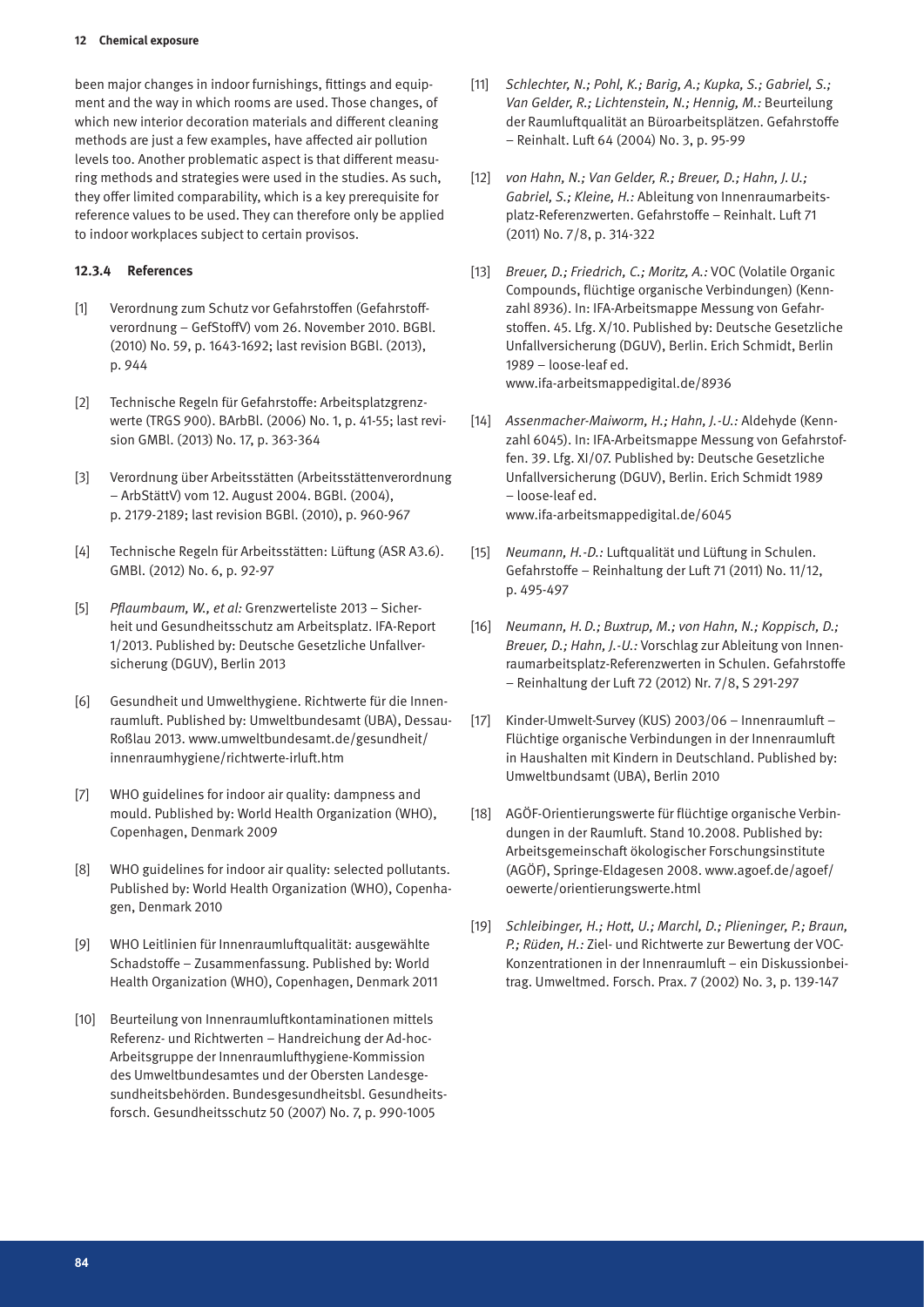## **12.4 Specific information regarding individual substances and categories of substance**

*U. Bagschik*, Düsseldorf *J. Fauss*, Mannheim *H. Fröhlich*, Mannheim *H. Kleine*, Sankt Augustin *H.-D. Neumann*, Düsseldorf *K. Pohl*, Mainz *I. Thullner*, Frankfurt am Main *T. von der Heyden*, Sankt Augustin *N. von Hahn*, Sankt Augustin

#### **12.4.1 Carbon dioxide**

Humans and their breathing are the main source of indoor carbon dioxide (CO $_{2}$ ) emissions. However, they do not result in toxically relevant levels CO $_{\textrm{\tiny{2}}}$  concentrations even in unfavourable conditions, e.g. where the air exchange rate is low. As odorant substance emissions are usually proportional to humans' CO<sub>2</sub> emissions, CO $_{\textrm{\tiny{2}}}$  concentration levels are a suitable indicator of indoor air quality provided there are no other sources of  $CO<sub>2</sub>$ emissions or odours. They also indicate how effective the room ventilation is.

As described in Section 12.2.2, indoor CO $_{\rm 2}$  concentrations can be measured using detector tubes or direct-reading measuring devices. However, they can also be calculated on the basis of the human CO $_{\textrm{\tiny{2}}}$  emissions and the number of people present, their activities and the air exchange rate (ventilation efficiency) [1]. When engaged in non-strenuous activities, a human emits around 20,000 ml/h of CO<sub>2</sub>. This value can be used to calculate the maximum CO $_{_2}$  concentration level that will be reached in accordance with equation (1).

$$
x_{\text{CO}_2} = \frac{n \cdot m_{\text{CO}_2}}{\lambda \cdot V_R} + x_{\text{CO}_2, \text{ outdoor}} = \frac{n \cdot 20\ 000^{m/2} h}{\lambda \cdot V_R} + x_{\text{CO}_2, \text{ outdoor}} \tag{1}
$$

 $x_{\text{co}_2}$  : CO<sub>2</sub> concentration in ml/m<sup>3</sup>

 $m_{\text{co}_2}$  : CO<sub>2</sub> emission rate per person in ml/h

- $\lambda$  : Air exchange rate in h $^{\text{-}1}$
- $V_{\rm R}$ : Room volume in m<sup>3</sup>
- $\bm{x}_{\text{co}_2$ outdoor : Outdoor air CO<sub>2</sub> concentration in ml/m<sup>3</sup>
- *n* : number of people

For example, if the volume of an office used by two people is 100 m<sup>3</sup> and if a natural air exchange rate λ of 0.5 h<sup>-1</sup> is assumed for the office, the maximum possible CO $_{_2}$  concentration – taking into account a mean CO $_2$  concentration of 400 ml/m<sup>3</sup> in the outdoor air  $[2]$  – is 1,200 ml/m<sup>3</sup> (see equation 2).

$$
x_{\text{CO}_2} = \frac{2 \cdot 20,000 \, \text{m/s}}{0.5 \, \text{h}^{-1} \cdot 100 \, \text{m}^3} + x_{\text{CO}_2 \text{ outdoor}} \tag{2}
$$

For assessment purposes, the general rule is that the concentration level should not exceed

0.1 vol.-%CO<sub>2</sub> (1,000 ppm or 1,800 mg/m<sup>3</sup>)

(*Pettenkofer* value, see e.g. [3; 4]). In 2008, the Ad Hoc Working Group on Indoor Guide Values derived the following guide values for momentary concentrations of CO $_{_2}$ , based on health and hygiene aspects and the findings of intervention studies. These values have since been incorporated into ASR A3.6 "Ventilation" [2]:

- Carbon dioxide concentration lower than 1,000 ppm = Safe hygiene standard
- • Carbon dioxide concentration between 1,000 and 2,000 ppm = Critical hygiene standard
- Carbon dioxide concentration higher than 2,000 ppm = Unacceptable hygiene standard

In accordance with these guide values, ventilation is recommended where the momentary CO<sub>2</sub> concentration level exceeds 1,000 ppm. If the concentration level is over 2,000 ppm, ventilation is compulsory. If ventilation is not sufficient to bring the concentration down to below the guide value of 2,000 ppm (a ventilation plan may have to be introduced), further organisational, ventilation-system or structural measures are necessary. These include, for example, reducing the number of people present in the room or installing a ventilation system.

#### *Carbon dioxide pollution in classrooms*

A study conducted by the North Rhine-Westphalian Social Accident Insurance Institution for the public sector in 379 classrooms in 111 schools [5] confirmed that CO<sub>2</sub> is usually the most significant air pollutant in classrooms too. According to the findings, the CO $_{_2}$  concentration in the classroom during lessons increases substantially if the room is not ventilated (Figure 27, page 86). Airing the room thoroughly during breaks can briefly reduce the CO<sub>2</sub> concentration to below the guide value of 1,000 ppm but it is exceeded again just a few minutes after closing the windows.

The guide value can only be constantly maintained by airing the room again briefly halfway through the lesson or by keeping the windows tilted open for the duration of the lesson. The latter option does not necessarily require the window area to be large. In the winter months, approximately 1 m² of open window is sufficient on average to ensure hygienically safe air. In the summer, an average of 1.8  $m<sup>2</sup>$  of open window ensures that the CO<sub>2</sub> concentration only rises slightly during lessons.

 $CO<sub>2</sub>$  concentrations of 1,000 ppm can also be permanently achieved with the help of mechanical ventilation, be it in the form of a central ventilation or air conditioning system for the building or a room-specific solution.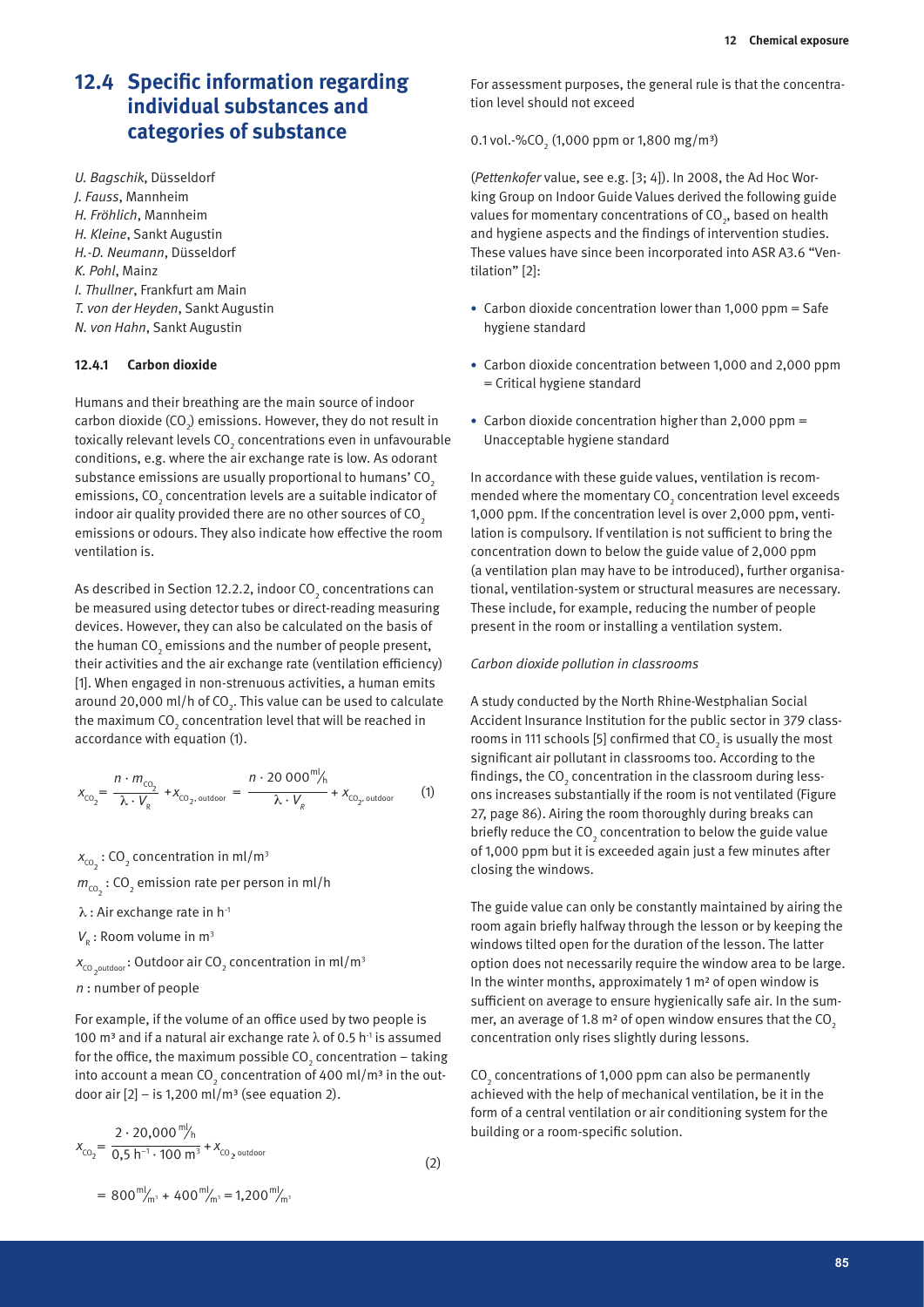Figure 27:

Mean CO<sub>2</sub> pollution in classrooms aired briefly and thoroughly after each lesson; UBA = Umweltbundesamt (Federal Environmental Agency)



#### **12.4.2 Ozone**

The main source of indoor ozone pollution is contamination through outdoor air as a result of ventilation (e.g. open windows). Ozone formation caused by operating laser printers and copiers is no longer a problem today (see Section 7.2.3).

Ozone is produced in the outdoor air by means of solar irradiation and photochemical smog reactions. Ventilation, especially in the form of open windows and doors, enables it to make its way from the outdoor air into the indoor air. Ventilation systems, on the other hand, break down part of the ozone as it travels through the filter and the pipes towards the work area. Indoors, ozone decomposes with a half-life of approximately 30 minutes, partly by reacting with other volatile substances.

Directive 2008/50/EC of the European Parliament and the Council on ambient air quality and cleaner air for Europe [6] stipulates an ozone value of 120  $\mu$ g/m<sup>3</sup> as the maximum eighthour average for one day in order to protect human health. This value may be exceeded on no more than 25 days per year. For the one-hour value, the directive also lays down an information threshold of 180  $\mu$ g/m<sup>3</sup> (the public must be informed when this value is exceeded) and an alert threshold of 240  $\mu$ g/m<sup>3</sup>.

High concentrations, resulting in the assessment values being exceeded, are particularly likely during sunny weather at the height of summer. On such days, it is advisable to keep windows and doors closed as far as possible to prevent too much ozone entering indoor rooms. The preferred option should always be to air rooms briefly and thoroughly and then close the doors and windows again.

#### **12.4.3 Formaldehyde**

Formaldehyde is a basic chemical that serves as an inexpensive precursor for a variety of chemical products. For instance, it is used in the production of phenol formaldehyde resins and

aminoplasts, which in turn are used, for example, to glue chipboard, plywood and edge-glued panels (see Section 6.4.3).

Other formaldehyde sources of relevance in indoor spaces include in situ foams made from urea formaldehyde resin, varnishes (mainly acid-catalysed coatings for wooden floors and furniture), veneers, textiles, carpets and fibre mats containing binders. Aqueous solutions used as disinfectants and preservatives also contain formaldehyde and it can also be detected in personal care and cleaning products.

In 2004, a working group at the International Agency for Research on Cancer (IARC) classified formaldehyde as category 1, carcinogenic to humans [7; 8]. Germany's Bundesinstitut für Risikobewertung (BfR; Federal Institute for Risk Assessment) responded in the spring of 2006 by suggesting an air concentration level of 0.1 ppm (0.12 mg/m<sup>3</sup>) as a safe level in view of the carcinogenic effect of formaldehyde on human beings [9]. The Ad Hoc Working Group on Indoor Guide Values followed step in the autumn of 2006 [10].

The WHO proposes a 30-minute average of 0.1 mg/m<sup>3</sup> (0.08 ppm) as a precaution against sensory irritation in the general public [11]. Where exposure is prolonged, the recommendation is not to exceed a concentration of 0.06 mg/m<sup>3</sup> (0.05 ppm) [12].

#### **12.4.4 Volatile organic compounds**

Volatile organic compounds (VOCs) can be classified as shown in Table 30. The very volatile and volatile organic compounds are almost exclusively found in the ambient air. The semi-volatile organic compounds, such as biocides and phthalates, and the organic compounds associated with particulate organic matter (POM) are mostly found in sedimented house dust and attached to airborne dust. These cases can only be assessed adequately by examining the dust deposits.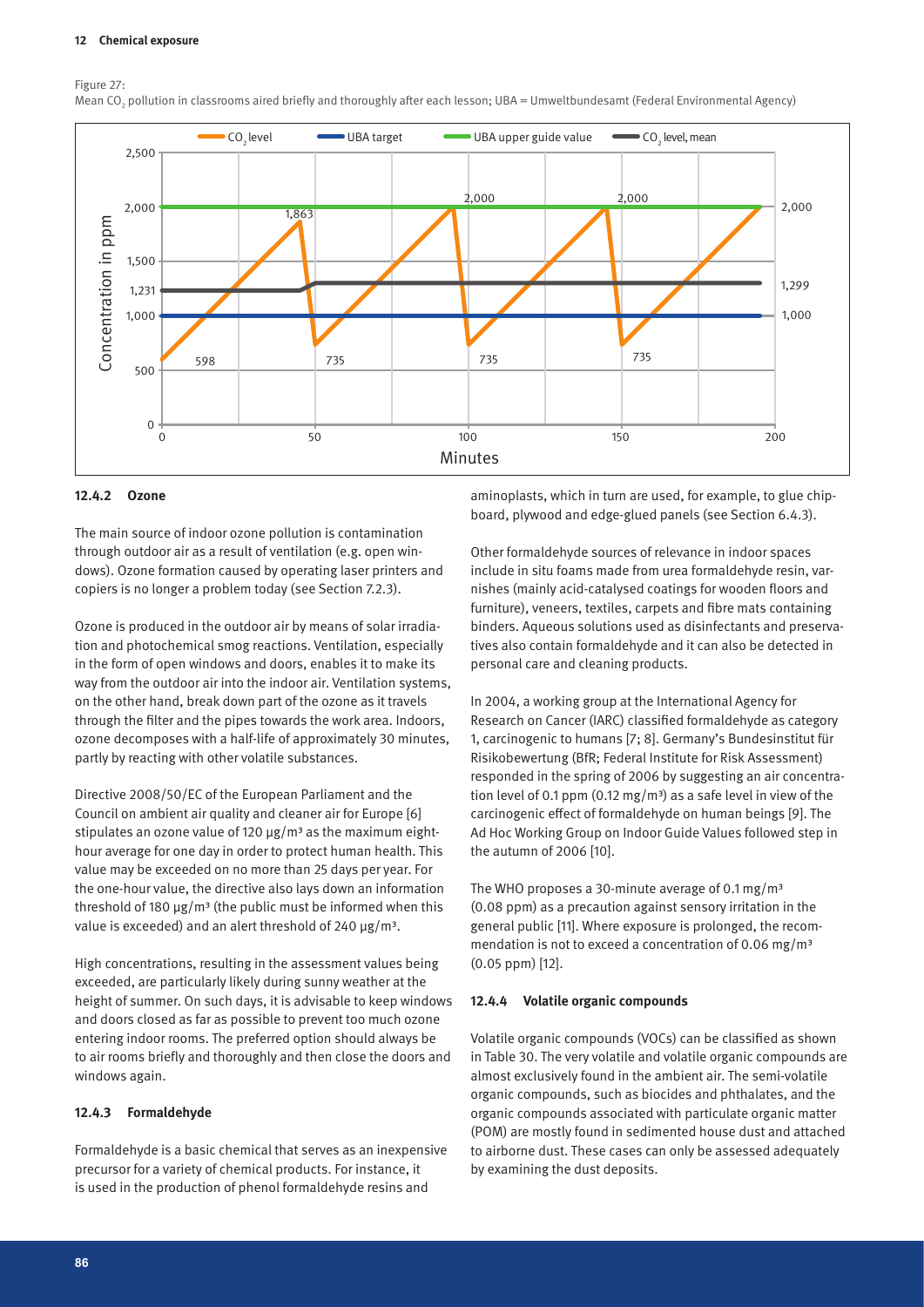#### Table 30: VOC classification based on the World Health Organization method [13]

| <b>Classification</b>                                          | <b>Abbreviation</b> | Boiling range in °C          |
|----------------------------------------------------------------|---------------------|------------------------------|
| Very volatile organic compounds                                | <b>VVOC</b>         | $\left( 0 \right.$ to 50-100 |
| Volatile organic compounds                                     | VOC.                | 50-100 to 240-260            |
| Semi-volatile organic compounds                                | <b>SVOC</b>         | 240-260 to 380-400           |
| Organic compounds associated with particulate (organic) matter | <b>POM</b>          | 380 ہ                        |

The airborne VOCs consist of a huge range of substances, which can be classified as follows:

- aliphatic hydrocarbons,
- aromatic hydrocarbons,
- alcohols,
- ketones,
- • esters, primarily acetates and acrylates,
- glycol compounds, both glycol esters and glycol ethers,
- • terpenes and
- siloxanes (D3 to D6 siloxane).

Although aldehydes are also VOCs, the methods used to analyse them are different and they are therefore often considered separately.

There are a number of potential sources of volatile organic compounds in indoor spaces. They can be divided into the following three categories:

- building-related sources,
- • sources related to human activity and
- • sources related to the outdoor air.

Almost any of the materials used in modern buildings can constitute a building-related VOC source. The range of substances reflects the changes in the composition of the materials used. For instance, more dibasic esters (DBEs) – a substance category that is used as a substitute for conventional solvents – will be detected in the future. In addition, materials such as bricks, mortar and other elements of buildings, which used to be low in emissions, now contain aggregates that have plastics and solvents in them. Other potential sources are wall panelling, floor coverings, insulation materials, sealants, furniture, paints, varnishes and solvents used in interiors (see Section 6.4).

Human activities cause VOCs to enter rooms in the form of cleaning and furniture care products, cosmetics, disinfectants, plant protection products and tobacco. VOC contamination is also possible through the outdoor air (e.g. from road traffic).

#### *Investigation*

When identifying potential VOC sources, the first step should be to ascertain whether redecoration work has been carried out or new furniture, equipment, etc. installed recently (see questionnaire G2 in Annex 3). In such cases, the VOC concentrations can often be reduced by ventilating the room for a prolonged period whilst simultaneously heating it. The investigation should also check whether any specific cleaning agents or air fresheners used could be sources. Questionnaire G2 also includes aspects such as the location of the building, thus covering contamination from outside too.

A key parameter in any assessment of indoor air quality is the total of the VOCs in the 50 to 260 °C boiling range (see Table 30), referred to as TVOCs (total volatile organic compounds). This boiling range includes the majority of substances that can be detected analytically on a non-polar column in the elution range between n-hexane and n-hexadecane [14].

Although there are no substantiated dose-effect relationships and TVOC concentrations should not be used as the sole criterion when assessing the healthiness of indoor air quality, the TVOC concentration levels can be used to assess VOC-related adverse effects on the indoor air. For instance, the probability of irritation and perception of odours increases as the TVOC concentration rises. The Committee on Indoor Guide Values recommends Seifert's five-level approach from 1999 for assessing TVOC concentration levels (see Table 31, page 88) [14]. Generally speaking, the VOC assessment must provide answers to the following:

- Have guide values been exceeded? (See Section 12.3.1)
- Are there any abnormal instances of the reference values being exceeded? (See Section 12.3.3)
- Does the thermal environment (air exchange, temperature, humidity) comply with the requirements (see Chapter 9)?

Annex 5 contains a table listing possible sources of individual substances.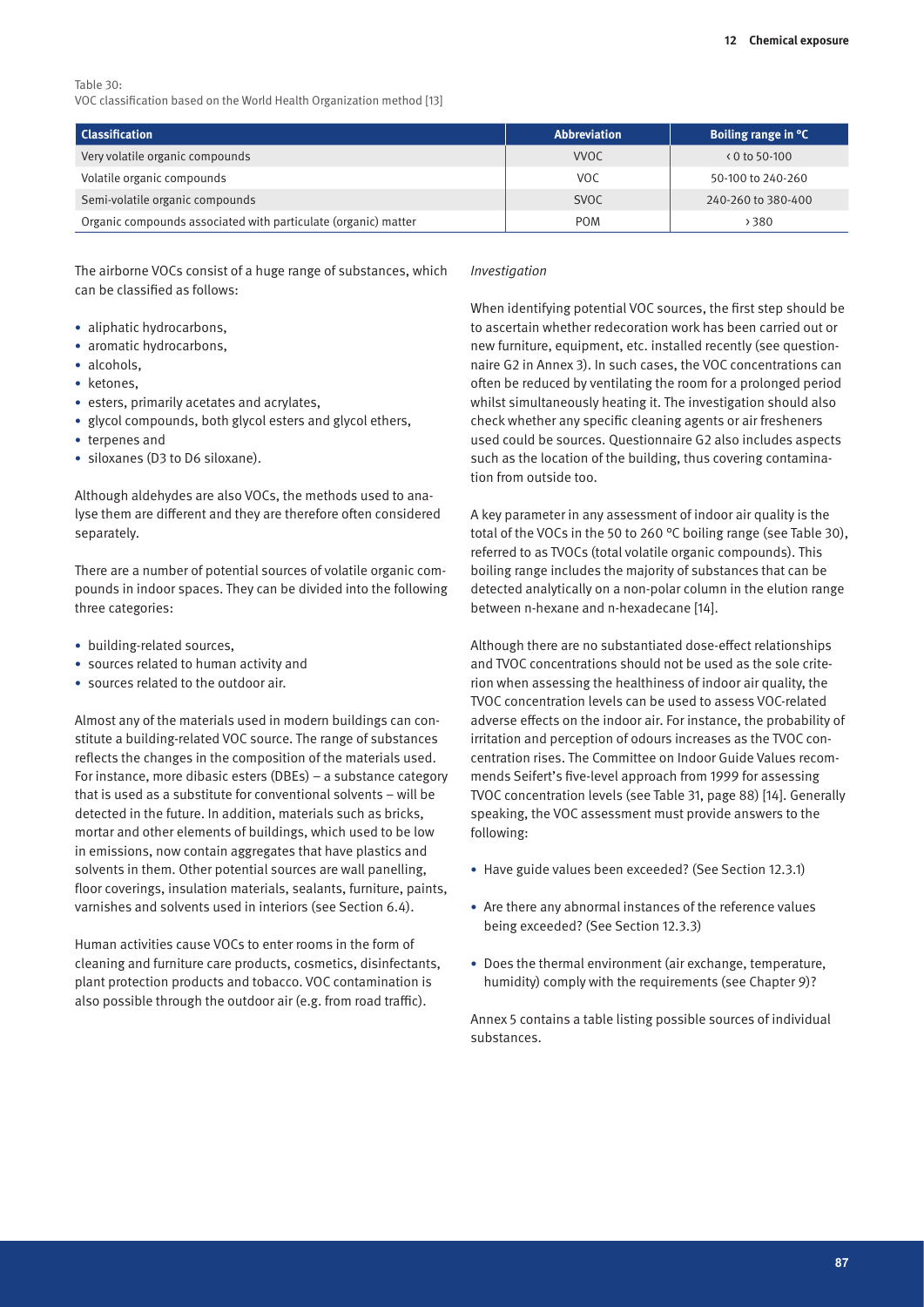Table 31:

Hygiene ratings for TVOC values and resulting recommendations for action to be taken [14]

| Level        | Concentration in mg/m <sup>3</sup> | <b>Hygiene rating</b>                                                                                                                                                                                                                                                                                                                                                                                                                                                                         | <b>Recommendations</b>                                                                                                                                                                                                                                                                                                                                                                                                                                                                                                                                                                                                                                                                                                                                                                                                                                                                                                                                                                                                                                                                                                                                                                                                                                                                               |
|--------------|------------------------------------|-----------------------------------------------------------------------------------------------------------------------------------------------------------------------------------------------------------------------------------------------------------------------------------------------------------------------------------------------------------------------------------------------------------------------------------------------------------------------------------------------|------------------------------------------------------------------------------------------------------------------------------------------------------------------------------------------------------------------------------------------------------------------------------------------------------------------------------------------------------------------------------------------------------------------------------------------------------------------------------------------------------------------------------------------------------------------------------------------------------------------------------------------------------------------------------------------------------------------------------------------------------------------------------------------------------------------------------------------------------------------------------------------------------------------------------------------------------------------------------------------------------------------------------------------------------------------------------------------------------------------------------------------------------------------------------------------------------------------------------------------------------------------------------------------------------|
| $\mathbf{1}$ | $\leq 0.3$                         | Hygienically safe<br>Usually no complaints                                                                                                                                                                                                                                                                                                                                                                                                                                                    | No further action                                                                                                                                                                                                                                                                                                                                                                                                                                                                                                                                                                                                                                                                                                                                                                                                                                                                                                                                                                                                                                                                                                                                                                                                                                                                                    |
| 2            | > 0.3 to 1                         | Still hygienically safe provided no guide values<br>for individual substances or categories of subs-<br>tance have been exceeded.<br>Complaints or perception of odours in individual<br>cases, e.g. following small-scale redecoration<br>work or installation of new furniture in the weeks<br>preceding                                                                                                                                                                                    | Sufficient ventilation, especially after redecoration work<br>Identify VOC sources (e.g. by inspecting the room), check<br>use of cleaning agents, follow-up measurements to mo-<br>nitor compliance with guide values under conditions of use                                                                                                                                                                                                                                                                                                                                                                                                                                                                                                                                                                                                                                                                                                                                                                                                                                                                                                                                                                                                                                                       |
| 3            | $> 1$ to 3                         | Critical in terms of hygiene<br>Use of regularly used rooms only acceptable for<br>limited periods (< 12 months)<br>Within approx. 6 months, the TVOC concentration<br>should be decreased to considerably lower than<br>the value initially measured.<br>Cases of complaints or perception of odours, e.g.<br>following large-scale redecoration work                                                                                                                                        | Immediate follow-up measurement under conditions of<br>use to check whether guide values have been exceeded<br>Check critical instances of reference values being excee-<br>ded to determine whether they are relevant in terms of<br>health<br>In all cases: search for source and review ventilation pat-<br>terns: ventilate thoroughly and, where appropriate, specify<br>conditions of use and ventilation<br>Control/follow-up measurement recommended after<br>approx. one month (under conditions of use)                                                                                                                                                                                                                                                                                                                                                                                                                                                                                                                                                                                                                                                                                                                                                                                    |
| 4            | > 3 to 10                          | Hygienically unsafe<br>Use of regularly used rooms only acceptable for<br>limited periods (< 1 month)<br>The TVOC concentration should be decreased to<br>below 3 $mg/m3$ within one month.<br>Multiple cases of complaints or perception of<br>odours, e.g. following large-scale redecoration<br>work                                                                                                                                                                                       | Immediate follow-up measurement under conditions of<br>use to check whether guide values have been exceeded<br>Check critical instances of reference values being excee-<br>ded to determine whether they are relevant in terms of<br>health.<br>Toxicological assessment of individual substances or<br>categories of substance necessary<br>In all cases: search for source, ventilate thoroughly and,<br>where appropriate, specify conditions of use and ventila-<br>tion and take appropriate steps to minimise concentration<br>levels.<br>Where people are required to spend time in the room<br>concerned, the in-room time per day must be limited over a<br>maximum period set by the Gesundheitsamt (public health<br>department) (hours per day/time limit).<br>Control/follow-up measurement recommended after<br>approx. one month (under conditions of use)<br>If, after one month, the TVOC concentration remains higher<br>than 3 mg/m <sup>3</sup> despite the recommended action, appropri-<br>ate remediation measures must be planned.                                                                                                                                                                                                                                          |
| 5            | >10                                | Hygienically unacceptable.<br>Room should not be used as far as possible.<br>People should only spend time in the room if it<br>is limited to a certain number of hours per day/a<br>certain amount of time. The room must not be<br>used at all if the values are higher than 25 mg/m <sup>3</sup> .<br>The TVOC concentration should be decreased to<br>below $3 \text{ mg/m}^3$ within one month.<br>Usually complaints and noise annoyance,<br>e.g. following incorrect use or accidents. | Immediate follow-up measurement under conditions of<br>use to check whether guide values have been exceeded<br>Check critical instances of reference values being excee-<br>ded to determine whether they are relevant in terms of<br>health.<br>Toxicological assessment of individual substances or<br>categories of substance necessary.<br>In all cases: search for source, ventilate thoroughly, specify<br>conditions of use and ventilation and take appropriate<br>steps to minimise concentration levels.<br>Where people are required to spend time in the room<br>concerned, the in-room time per day must be limited over<br>a maximum period set by the public health department<br>(Gesundheitsamt) (hours per day/time limit).<br>Control/follow-up measurement recommended after<br>approx, one month (under conditions of use)<br>If minimisation efforts reduce the concentration level to<br>below 10 mg/m <sup>3</sup> during the period considered but it is still<br>higher than 3 mg/m <sup>3</sup> , the action recommended in Level 4<br>should be taken. If, after one month, the TVOC concentrati-<br>on remains higher than 10 mg/m <sup>3</sup> despite the recommen-<br>ded action, the room should not be used and appropriate<br>remediation measures must be taken. |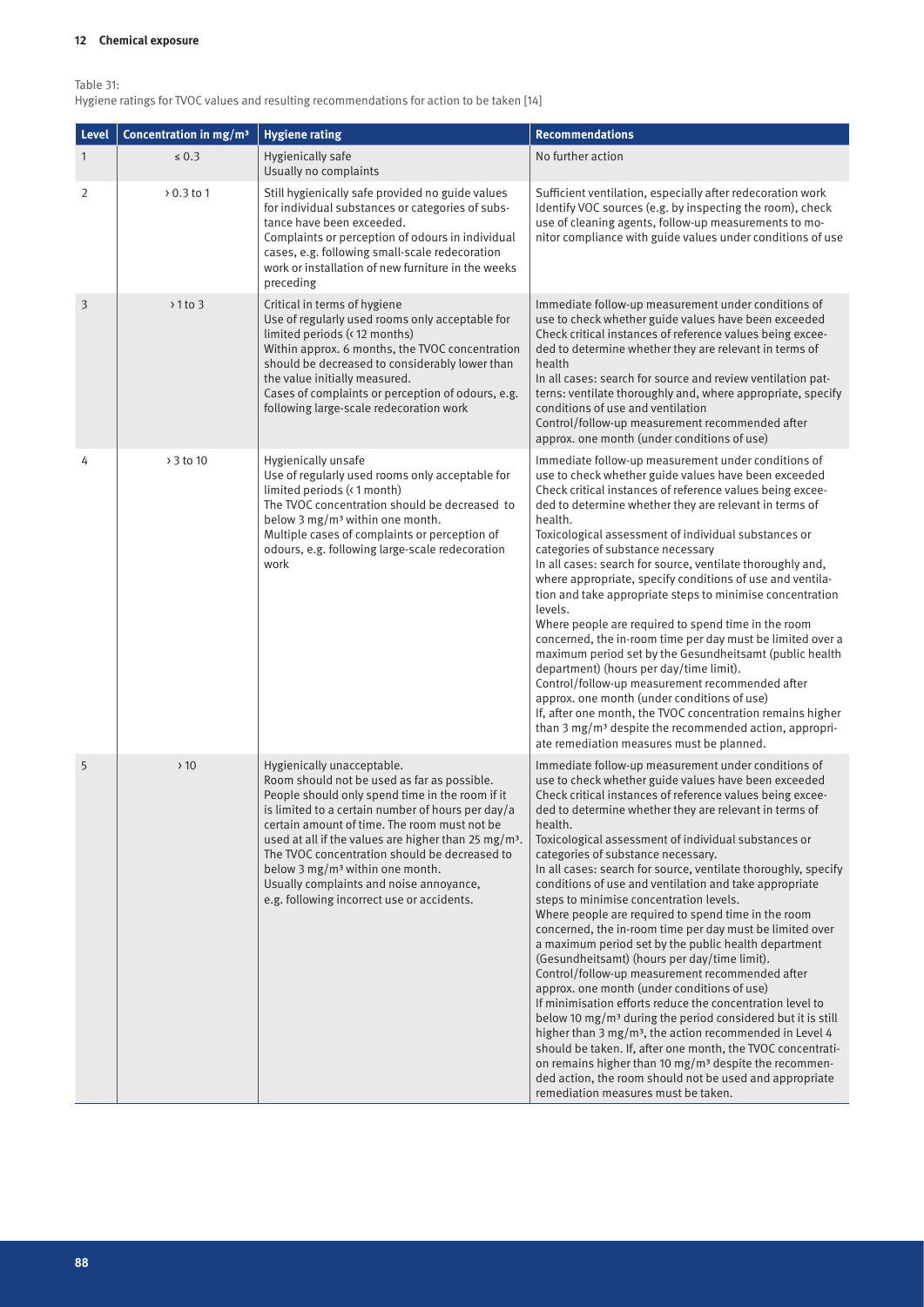#### **12.4.5 Mercury in compact fluorescent lamps (energy-saving light bulbs) and fluorescent tubes**

Compact fluorescent lamps (energy-saving lamps) and fluorescent tubes contain small amounts of mercury, which is required for the illumination process in these lighting products. Directive 2002/95/EC on the restriction of the use of certain hazardous substances in electrical and electronic equipment [15] restricts the quantity of mercury that can be used in lamps in the European Union and requires manufacturers to reduce the levels further. Since January 2012, manufacturers have had to mark the mercury content on the packaging of the lamps.

No mercury is emitted from lamps when they are used as intended. However, when energy-saving lamps or fluorescent tubes are replaced or otherwise handled (when being collected for recycling, for example), there is a risk that they might be damaged. If they break, mercury vapours can be released [16].

Measurements conducted by the UBA on new energy-saving lamps on the market have shown that there are no significant concentrations of mercury following lamp breakages when the broken lamp is disposed of completely and the room immediately aired [17]. It can therefore be assumed that mercury does not pose any health risks.

To minimise the risk of mercury exposure, any new lamps purchased should contain as little mercury as possible. Faulty lamps should not be replaced while still hot because hot lamps give off more mercury vapours when broken than cold ones do. Spent lamps must be disposed of at appropriate collection centres (e.g. recycling centres or retailers), not along with household waste, and breakage should be kept to a minimum.

#### **12.4.6 Dust**

Up to 50% of the dust that occurs indoors originates in the outdoor air. Other sources of dust in the rooms used include dust attached to room users' shoes and clothes, sedimented particles being raised or disturbed mechanically (e.g. when vacuum cleaners are used or paper is handled) and work equipment. The concentration and composition of indoor dust varies significantly depending on how the room in question is used [18]. For instance, large deposits of dust in rooms that are otherwise cleaned normally or situations in which large quantities of paper are handled, e.g. archives and during copy processes are an indication that the dust levels in the ambient air will be high.

Bar a few exceptions, dusts do not have harmful or unwanted effects provided the concentration in the indoor air is roughly equivalent to that in the outdoor air. It should, however, be borne in mind that semi-volatile organic compounds (SVOCs), biocides, polycyclic aromatic hydrocarbons, and plasticisers, among other things, may accumulate on the dust particles thereby potentially causing unwanted, irritating or harmful effects [19].

The potential health hazards posed by exposure to dust are assessed on the basis of dust fractions, which depend on the particle size. The fractions commonly used in the field of occupational safety and health are "respirable dust" and "alveolar

dust". These are not identical to the fractions commonly used in the area of environmental protection,  $PM_{10}$  (particular matter) and PM<sub>2.5</sub>, which provide a first approximation of the total of all airborne dust particles with a diameter of up to 10 and up to 2.5 µm respectively [20].

The recommended practice for assessing dust exposure in indoor workplaces is to use the PM<sub>25</sub> and PM<sub>10</sub> fractions defined for environmental protection purposes since the indoor concentration levels are mainly influenced by the outdoor air, for which assessment values are available. The Committee on Indoor Guide Values suggests that, where there are no combustion processes (e.g. tobacco smoke), the 25  $\mu$ g/m<sup>3</sup> daily value defined by the WHO be used as the assessment value for the PM<sub>25</sub> fraction [18].

The working group does not propose an assessment value for the PM $_{10}$  fraction, however, citing the fact that the concentration levels for this fraction are considerably higher indoors than they are outdoors. This means that the main sources of this particle fraction are to be found indoors. A conclusive assessment is not possible because there are no further details available on the composition of this fraction [18].

In general, it should be ensured that the  $PM_{10}$  fraction concentration does not exceed the EU dust limit for tropospheric air of 50 µg/m³ [6].

The Committee on Indoor Guide Values recommends that rooms be sufficiently ventilated in order to reduce indoor dust exposure. In addition, every effort should be made to find and minimise known sources of particular matter [18].

#### *Fibrous dust*

The effects of fibrous dust are such that it requires a separate assessment. The main indoor sources are textile fibres, e.g. interior textiles or clothing, and natural and man-made mineral fibres, e.g. in thermal insulating materials. Asbestos fibres are no longer of relevance indoors, provided the Asbestos Directive's [21] requirements concerning assessment of the urgency of clean-up measures are complied with as well as the criteria set out in TRGS 519 "Hazardous Substances" [22] regarding the protection of employees and third parties in connection with clean-up measures.

Fibrous dust is considered harmful to health if it can be inhaled and is "bio-persistent". According to a WHO definition, fibres can be inhaled if they have a length of > 5 µm, a diameter of < 3 µm and a length-to-diameter ratio of > 3 : 1 (these are known as "WHO fibres"). The level of bio-persistence depends on the fibre material. Since 1998, man-made mineral fibres (MMMFs), as used in mineral-wool insulating materials, have only been allowed to be sold if their bio-solubility half-life (breakdown by endogenous substances) is less than 40 days.

Mineral-wool insulating materials can cause fibrous dust exposure if they come into direct contact with the ambient air (as in open applications such as sound-absorbing panels in louvre systems) and, in particular, if they are subjected to vibrations or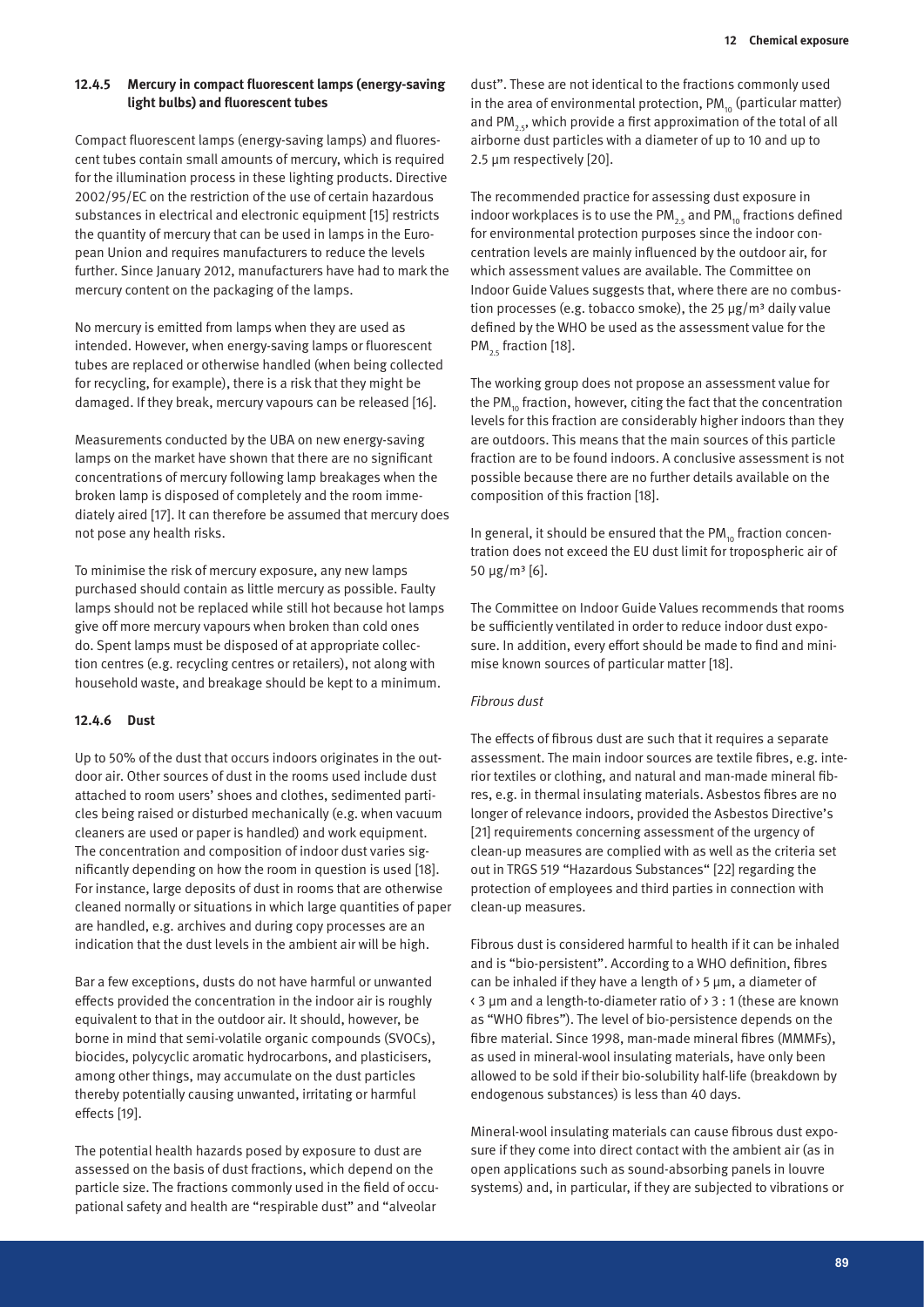accelerated air velocity. Only in these cases are measurements potentially useful.

The irritant effect of MMMFs, which is occasionally the subject of debate, is linked to fibres larger than the WHO variety and only occurs if mineral-wool insulating materials have not been installed properly or the cladding has become damaged over time and there are visible fibrous dust deposits. According to *Walker* et al. [23], there are no health-related grounds for removing old MMMF insulating materials that have been properly installed.

Asbestos fibre dust poses much more of a hazard. If it is suspected that asbestos fibres have been released in the building in question, further investigation must be carried out using the customary procedures, as described at length in [24] for example. If necessary, a refurbishment plan must be drawn up in line with the requirements of the Asbestos Directive [21].

#### *Tobacco smoke in indoor workplaces*

Tobacco smoke in indoor air is classified as carcinogenic for humans. By law, employees are entitled to a smoke-free workplace. Section 5 (1) of the Arbeitsstättenverordnung (Ordinance on Workplaces) [25] states:

*"Employers must take the measures necessary to ensure effective workplace protection for non-smoking employees against the health hazards of tobacco smoke."*

There are various ways of complying with the legal requirement to protect non-smokers. The most effective is to impose a universal ban on smoking throughout the building concerned. Once such a ban is in place, there is no longer any need to include tobacco smoke when investigating sources of air pollution.

The German statutory accident insurance institutions published a report in 2011 on the topic of tobacco smoke pollution in workplaces, including an in-depth review of exposure situations in indoor workplaces [26].

#### **12.4.7 Phthalates**

Phthalates continue to be manufactured on a large scale. Around 1 million tonnes are currently produced every year in Western Europe, roughly 90% of which is used for plasticising in polyvinyl chloride (PVC) production [27]. Indoor applications include plastic floor coverings, additives including additives in building materials such as concrete, coatings or sealants and in condensers, wallpapers and textiles. As phthalates can be used as solubilising agents, they can also be found in paints, varnishes, adhesives, cosmetics and personal care products.

Unusually high levels of butanol and/or 2-ethylhexanol detected in the VOC analysis can be an indication of increased phthalate concentrations since they can be released from dibutyl phthalate (DBP) and di(2-ethylhexyl)phthalate (DEHP) plasticisers by means of hydrolysis.

Usually DEHP dominates indoors and has been found at concentrations around the low  $\mu$ g/m<sup>3</sup> mark in the air in homes

examined in a number of studies [27]. The total phthalate content usually detected in house dust can be up to 1,000 mg/ kg though this increasingly includes longer-chain phthalate substitutes, e.g. diisononyl phthalate, in addition to the main component, DEHP [28].

Due to their hormonal properties and toxicity to reproduction, phthalate plasticisers in dust in nurseries can be a particular problem. The average phthalate level in such dust is more than three times higher than that of dust in homes [29]. The main sources are furnishings made of soft PVC – for instance, PVC floors, vinyl wallpaper, gym mats, plastic tablecloths or imitation leather upholstery. By contrast, there has long been a ban, for example, on the use of phthalates in children's toys, which used to be common.

The UBA has recommended nurseries not to buy soft PVC products so as to reduce phthalate levels. Instead, nurseries and parents should opt for products that do not contain any of the plasticisers listed as being "of high concern" [30]. Retailers and distributors must provide consumers with the relevant information on request. Parents and nurseries should take advantage of this right. The UBA has drawn up a template letter for contacting retailers to find out more [31].

#### **12.4.8 Insecticides**

Although insecticides, i.e. products for insect pest control, are primarily used in agriculture and forestry, they are also used extensively indoors for the following purposes:

- • to preserve wood and protect fabric (e.g. permethrin in wool carpets);
- • to provide mosquito protection (electric vaporisers and sprays);
- to protect plants against pests;
- to treat parasitic skin diseases in humans and animals; and
- to eliminate pests (e.g. cockroaches, silverfish) by means of decontamination.

The following categories of substance currently play a role in indoor applications:

• Pyrethroids

Pyrethroids serve as active ingredients in more than half of the insecticides used indoors. They go by various names, including permethrin, cypermethrin, cyfluthrin, deltamethrin, allethrin and tetramethrin. Recently, there has been much debate about their effect on human beings. The target organ for pyrethroids is the nervous system – both in insects and in warm-blooded animals. Incorrect handling can cause acute poisoning in humans but there is also some debate as to the possibility of the substances penetrating the skin. The chronic neurotoxic potential is deemed to be low. Unlike the natural product pyrethrum, pyrethroids are extremely persistent by virtue of their absorption capacity, low vapour pressure and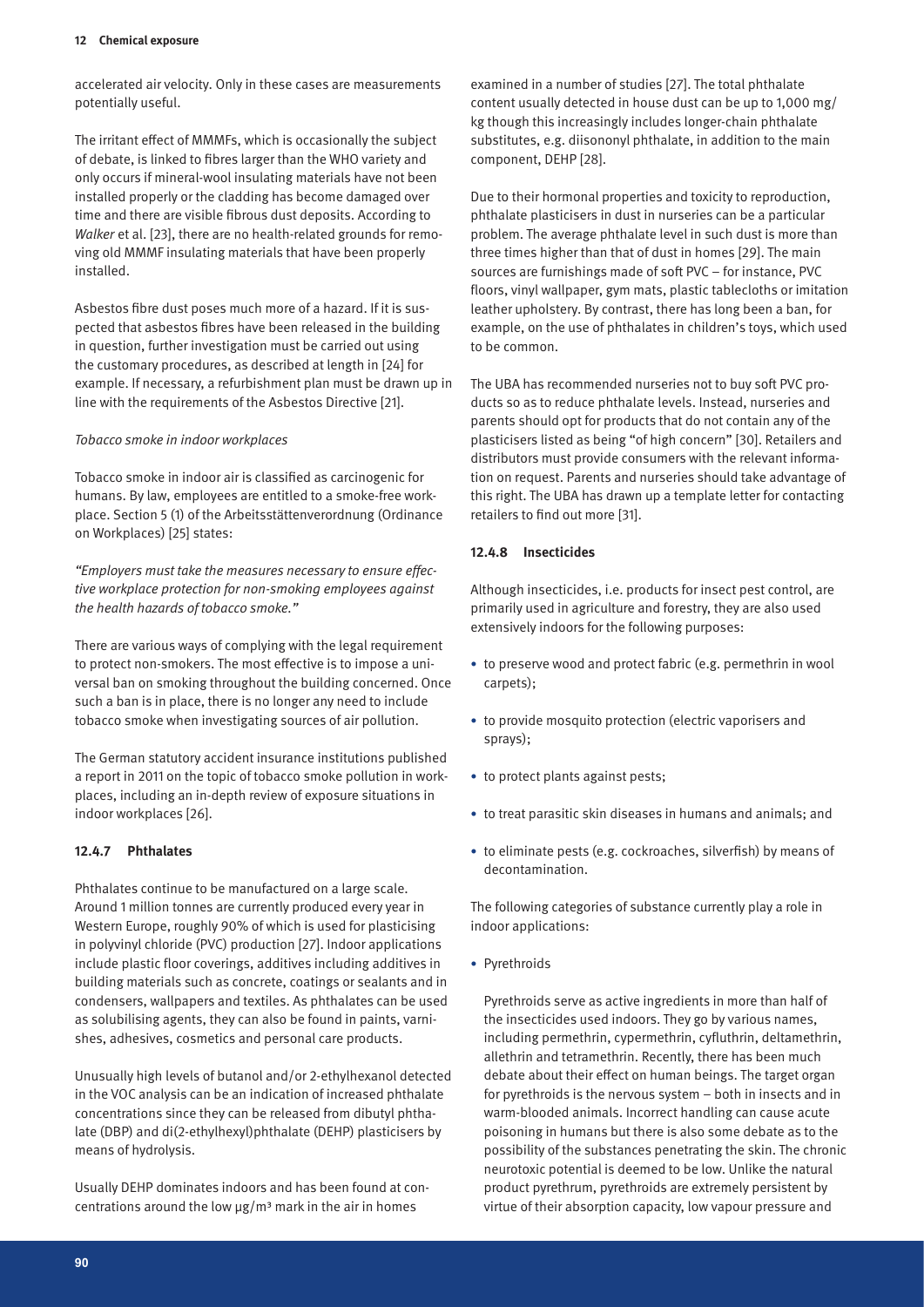high photostability. As a result, rooms that have been subject to pyrethroid exposure may have to be decontaminated [32].

#### • Phosphoric esters

Another class of insecticides frequently found are phosphoric esters, also known as organophosphates. The main types found indoors are dichlorvos, chlorpyrifos and diazinon. They appear in various products, including many insecticides found in the home, most of which are sprayed or applied in powder form. Dichlorvos is commonly found in insect strips because its relatively high vapour pressure means that it is distributed evenly throughout the room. As a result of recent findings concerning the properties of this substance, it has been removed from the list of active ingredients permitted in plant protection products. All phosphoric esters have a high acute toxicity for warm-blooded animals. As with the pyrethroids, they attack the nervous system but their method of attack is to inhibit important enzymes that are involved in muscle control processes. They also inhibit the breakdown of a pyrethroid-cleaving enzyme, thus reinforcing the effect when phosphoric esters are used in combination with pyrethroids.

#### • Carbamates

Carbamates are not very widespread in insecticide products, apart from those used in agriculture. They work in much the same way as organophosphates though their effect is not quite as strong. The main type is propoxur, which is mostly used in combination with active ingredients from the other two categories mentioned.

All insecticides can be emitted into the indoor air even quite some time after they are applied. This is due to a variety of processes such as vaporisation, desorption or attachment to dust. In practice, they can pollute the air for anything from a few days (as in the case of pyrethrum) to several weeks (dichlorvos) and months or longer (deltamethrin, permethrin).

Since many insecticides accumulate in dust, analysing dust deposits can deliver important information about the substances that have been applied indoors and the doses used. For instance, samples are taken from the air, airborne dust, house dust and surfaces (swipe samples) in order to analyse indoor pyrethroid levels.

Special polyurethane foam filter heads are suitable for air sampling. The airborne dust is separated off onto a fibreglass filter. Household dust is collected using conventional vacuum cleaners; selected sieve fractions with an upper grain size of 2 mm or 63 µm are then examined. Swipe sampling involves a defined surface being wiped with a swipe material (usually cotton) containing a solvent.

#### **12.4.9 Pentachlorophenol (PCP) and lindane wood preservatives**

With their biocidal agents, chemical wood preservatives prevent damage to wood. A distinction is made between fungicides, which prevent wood being destroyed or discoloured by fungi, and insecticides for preventing wood damage caused by insects. In terms of indoor air quality, the wood preservatives pentachlorophenol (PCP) and lindane play a particularly significant role especially due to their widespread use, toxic effects and emission patterns.

#### *Pentachlorophenol (PCP)*

Due to its wide spectrum of activity, PCP was used to combat bacteria, fungi, dry rot, algae, snails and insects. It was primarily used as a fungicide in wood preservatives but it was also used in the textile and leather industry, e.g. for marquees and tents. It was approved for large-scale indoor coating between the end of the 1960s and 1978. The substance used was almost always technical-grade PCP, contaminated with dioxins and furans. The contamination levels reached up to 0.3%.

Following a ban on indoor PCP use in 1986, production of PCPs was banned in former West Germany in 1989 [33].

#### *Lindane*

PCP's significance as a fungicide was matched by lindane's as an insecticide wood preservative. Since 1983, at least 99% of the content of lindane has been γ-hexachlorocyclohexane – an effective insecticide. Lindane used to be the most commonly used insecticide in chemical wood protection, but substitutes such as pyrethroids (see Section 12.4.8) have largely taken its place.

Lindane was usually combined with PCP (see above) or dichlorodiphenyltrichloroethane (DDT). In the German Democratic Republic, the lindane/DDT mixture was used under the name "hylotox 59" up until 1988, especially in attics and sometimes in indoor rooms. Remaining supplies of hylotox products were allowed to be used until the end of June 1991. Since September 2006, there has been an EU-wide ban on the use of lindane indoors [35].

The active ingredients in the wood preservatives are emitted from the treated materials over a period of several years. Consequently, like many of the insecticides described in Section 12.4.8, they can be detected in many indoor rooms. An effective approach is to examine the treated materials and the house dust as well as taking air samples.

#### *Investigation*

To determine the level of pollution from wood preservatives, it is first necessary to establish when and how the wood preservative in question was used and in what quantity. Based on the PCP Directive [35], the following steps are then taken:

- If the investigation reveals that no PCP wood preservatives have been used, no further action is necessary.
- If there are grounds to suspect that PCP wood preservatives have been used, the first step, notwithstanding the PCP Directive, is to calculate the quotient of the treated wood surface and the room volume. Further action is only required if the quotient is  $> 0.2$  m<sup>2</sup>/m<sup>3</sup>.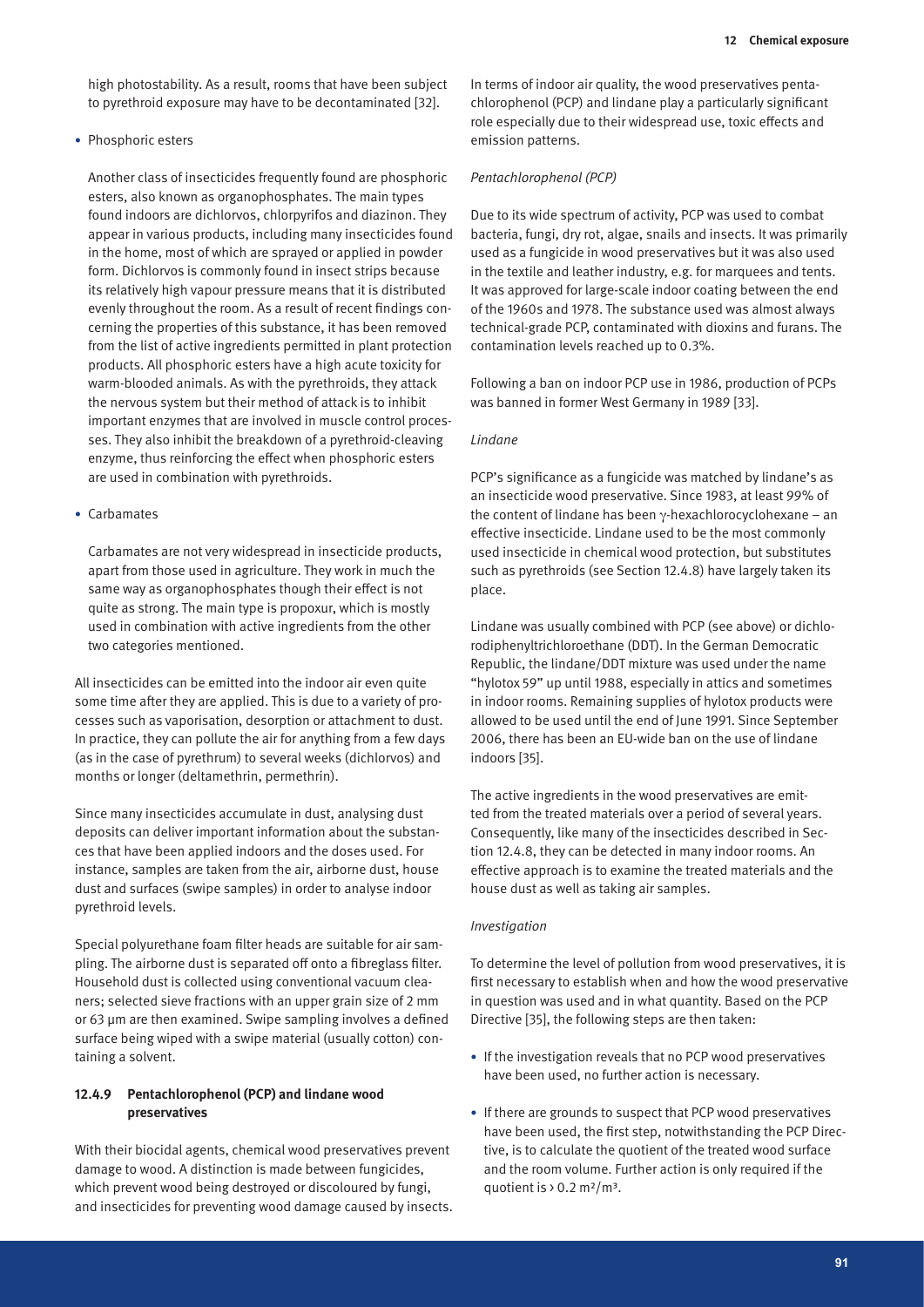- If the quotient is exceeded, an analysis of "fresh dust" or "old dust" is required. The fresh dust, which is approximately one week old, is collected using vacuum cleaners. Old dust, i.e. dust deposits that have accumulated over a long period, as can be found behind panelling, for example, is merely collected passively, e.g. with the aid of a brush and spatula.
- If the concentrations are higher than 1 mg PCP/kg of fresh dust or more than 5 mg PCP/kg of old dust, the next step is to take samples from a depth of 0 to 2 mm in the wood concerned. Past wood preservation practice meant that PCPs were mainly only found at the edges of the wood.
- If the resulting value is higher than 50 mg PCP/kg of wood, the annual mean indoor air pollution level must be determined. The PCP Directive stipulates that remediation is necessary if the annual mean concentration is above 1  $\mu$ g PCP/m<sup>3</sup> of air.

The individual steps are shown in Figure 28. The same procedure can be used for lindane.

There are special cases in which people regularly spend more than eight hours a day over a prolonged period in indoor rooms whose purpose is such that exposure to dust, foodstuffs, etc. is likely (e.g. in nurseries or care homes). Where this is the case, the anticipated annual mean air pollution must be checked to determine whether it is higher than the target refurbishment value of 0.1 µg PCP/m<sup>3</sup> of air [36]. If it is not, it is unlikely that there is any hazard to health. If the indoor air pollution levels are between 0.1 and 1.0 µg PCP/m<sup>3</sup> of air, blood and urine tests must be conducted before making a decision [36]. The remaining procedure is described in the PCP Directive [35].

#### Figure 28:

Flowchart for investigation of PCP pollution from wood preservatives in indoor rooms (based on the PCP Directive [35])

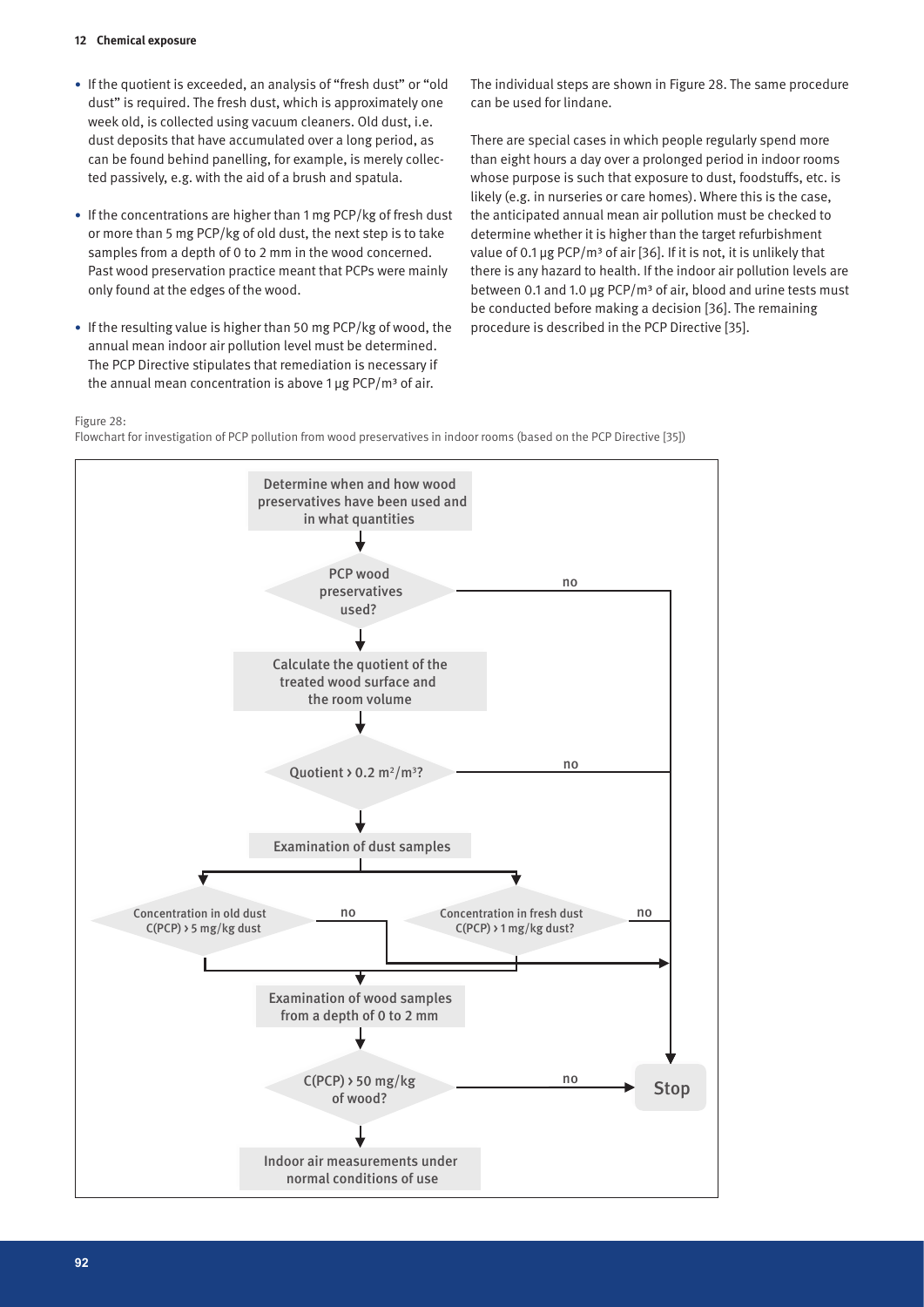#### **12.4.10 Polychlorinated biphenyls (PCBs)**

From around 1950, PCBs were often to be found as plasticisers in a number of open applications as well as in fluorescent lamp capacitors and other closed applications. Open applications using PCBs are particularly likely in buildings erected before the end of the 1970s. Based on current knowledge, open PCB applications are unlikely in buildings constructed after 1980.

In particular, open PCB applications can be contained in permanent elastic sealants in the form of

- building joints,
- expansion joints between precast concrete products,
- connecting joints (windows, door frames),
- connecting joints between glass and window frames and
- • joints in sanitary facilities (rare).

In addition, PCBs can be contained in

- paints,
- adhesives.
- ceiling panels (as plasticisers or flame retardants),
- plastics and
- cable sheaths.

One of the most common applications in this area was PCB used as a plasticiser in polysulphide resin-based sealants. The products used for this purpose contained 30 to 60% chlorine by weight. They were marketed under names such as Clophen, Arodor, Kanechlor and Fenchlor.

The PCB products used in open applications up until around 1975 can still pollute indoor air today. The extent of that pollution depends on the type of PCB, the PCB content in the product concerned, the type of material contaminated, the quantity and nature of the PCP products in the room, the thermal environment in the room, the building's surface temperatures and the weather conditions. In such rooms, it is also possible for components and items that do not contain PCBs to be contaminated over time by substances that do contain PCBs and thus contribute to pollution in the indoor air themselves. A distinction must therefore be drawn between primary and secondary sources.

*"Primary sources are products to which PCBs have specifically been added in order to change the product's characteristics. These products, e.g. sealants or coatings, usually contain more than 0.1% PCB by weight, and experience to date indicates that they can cause a significant increase in PCB indoor air pollution. Besides the PCB content, the ratio of contaminated surface to room volume and the type of PCB mixture have a major influence on the resultin pollution of the indoor air" [37].*

According to VDI 4300, Part 2 [38], the following are possible primary sources of PCBs in indoor air:

- faulty capacitors, e.g. in lights,
- faulty transformers,
- paints and varnishes containing flame retardants,
- plasticisers used in plastics, e.g. sealants for expansion joints in precast concrete buildings,
- form oil used in concrete construction and
- dust ingress from emission sources and contaminated sites.

*"Secondary sources are components (e.g. walls or ceilings) or items (e.g. furniture or furnishings such as carpets or curtains) that have usually absorbed PCBs from the polluted indoor air over a prolonged period. They can gradually release the PCBs that have accumulated on their surfaces back into the indoor air. Large-scale secondary contamination can cause indoor air PCB concentrations to remain high even after the primary sources have been completely removed" [37].*

Primary sources that have not been removed to a sufficient depth and secondary sources that have not been sufficiently removed can cause heightened indoor air pollution levels years after remediation measures have been taken.

#### *Investigation*

When identifying potential PCB sources, the first step is to verify the age of the building product or electronic component suspected of containing PCBs (see Questionnaire G2 in Annex 3). It is usually possible to assume that the following points hold true:

- no open applications since 1978 (when the PCP Directive came into force),
- no PCBs in lamp capacitors or other capacitors since 1981,
- production stopped in 1983 and
- complete ban as of 1989 (PCB-Verbotsverordnung/Ordinance Banning PCBs [39]).

If this first step does not eliminate the possibility of PCB pollution in buildings, the following method should be employed:

- an inspection of the workplace should be carried out by people with relevant expertise, representative samples should be taken and any suspicious materials analysed (precise records should also be kept);
- representative indoor air samples should be taken (the sampling strategy should also be justified and documented); and
- a pollutant register should be drawn up (material samples, layer profiles, air samples) as a basis for a refurbishment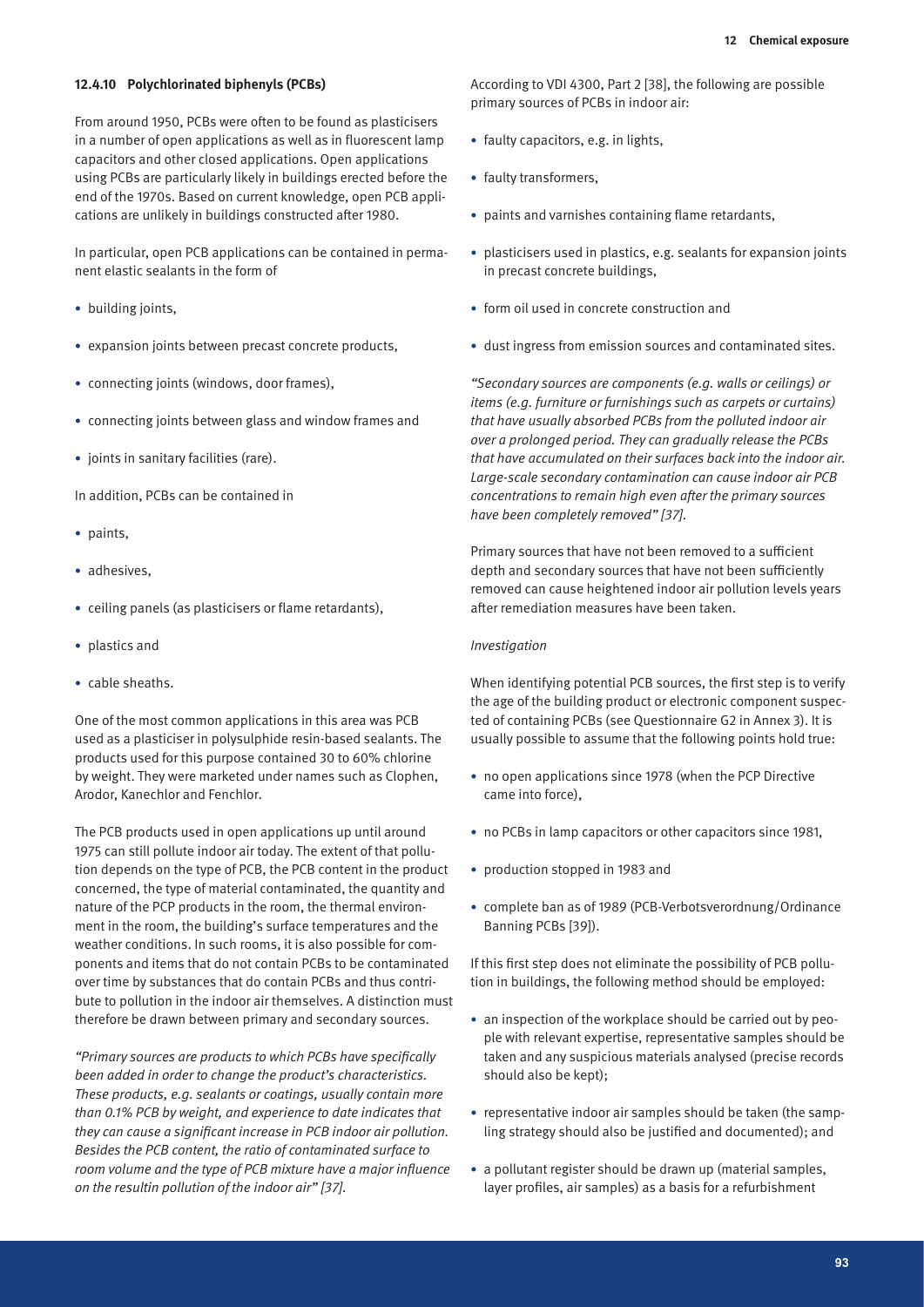plan and for determining the pollution situation for the whole building.

The findings thus obtained must then be assessed.

### *Assessing PCB pollution and urgency of refurbishment measures*

The health risk for users of PCB-polluted rooms rises as the PCB concentration in the indoor air increases and is influenced by the room's use and the duration of exposure.

The toxicological assessment of PCBs in the air in permanently used rooms carried out by the former Bundesgesundheitsamt (Federal Health Office) and the Arbeitsgemeinschaft der Leitenden Medizinalbeamten der Länder (hospital commission study group of governing medical officials) [37], is used to assess how urgently remediation is required:

- *• "Indoor air concentrations below 300 ng PCB/m³ of air are deemed tolerable in the long term (precautionary value).*
- *• Where indoor air concentrations lie between 300 and 3,000 ng PCB/m³ of air, the source of the indoor air contamination must be identified and eliminated in the medium term by means proportionate to the risk. In the interim, the rooms should be ventilated regularly, cleaned thoroughly and dust removed in an effort to reduce the PCB concentration level. The target is a value below 300 ng PCB/m³ of air (refurbishment guide value).*
- *• Where the indoor air concentration level is higher than 3,000 ng PCB/m³ of air (intervention value for immediate action), acute health hazards cannot be ruled out. If such values are detected, control analyses should be carried out immediately. If they confirm the initial result, immediate action must be taken – in line with the pollution level – to reduce the PCB concentration levels in the indoor air in order to prevent health risks in the rooms concerned. Here too, the target is a value lower than 300 ng PCB/m³ of air."*

To date, it has not been possible to confirm any clear link between the PCB content of sealant materials and the PCB concentration in the indoor air. Nonetheless, approximate estimations of the PCB concentrations in indoor air are possible on the basis of data given in the literature (see Table 32) [40].

Table 32:

Guide values for indoor air PCB concentrations as a function of PCB content in sealant materials [40]

| Clophen type $1$<br><b>Maximum PCB concen-</b><br>tration in sealant (%) |            | <b>Indoor air PCB concen-</b><br>tration in $\mu$ g/m <sup>3</sup> |
|--------------------------------------------------------------------------|------------|--------------------------------------------------------------------|
| $A$ 40                                                                   | 21 maximum | Approx. 0.2 to 6.0                                                 |
| A 50                                                                     | 35 maximum | Approx. 0.2 to 2.5                                                 |
| A 60                                                                     | 47 maximum | 0.55 maximum                                                       |

1) Technical-grade PCB mixture produced by Bayer

Where there are large-scale primary sources, e.g. (fire retardant) paints or ceiling panels, which often contain a highly chlorinated PCB mixture (Chlopen A 50/60), the possibility of direct

cutaneous or oral absorption of contaminated particles resulting from abrasion must also be taken into account. A material's dioxin and furan content also usually increases as the PCB content increases [37].

### *Recommendations for building refurbishment*

The aim of refurbishment measures for PCB-polluted buildings is to achieve a permanent reduction in the indoor air pollution caused by products containing PCBs. This can be done, for example, by removing, stripping or coating PCB products. However, coating primary sources has not proved successful so far.

### *Refurbishment of primary sources*

Generally speaking, the only way to ensure permanent refurbishment of PCB-polluted rooms is to remove the primary sources, e.g. sealants, paints or ceiling panels. The methods described below have proved successful in practice but this does not mean that other procedures that yield equivalent results are not possible. However, heat-treating PCB materials, e.g. flame-cleaning, and methods that entail PCB materials being heated to > 100 °C are not suitable.

Permanent elastic sealants must only be removed using tools that generate little dust or by hand. They are then collected in containers suitable for disposal. Any backfill material should be removed. Dust should be collected where it occurs, using a suitable vacuum cleaner, e.g. of dust category H. The edges of seals should be removed, if possible, taking into account structural requirements and the depth of the PCB penetration. As with the sealants, they must be removed by hand or with the help of low-dust-emission tools and techniques with constant suction removal or in a self-contained system. If it is not possible to remove the edges, they must be completely freed of any remaining sealant and coated with a suitable diffusion-inhibiting material. Once the joint has been coated and new backfill material installed, the joint can be resealed.

Large-scale primary sources, such as paints or coatings, must be removed in a dust-free process with constant suction removal or in a self-contained system. If there is any residual contaminant, the approach to be taken is the same as that for handling secondary sources.

Removable primary sources, such as ceiling panels, must be cleaned and then removed without allowing any dust to escape, using suction if necessary.

### *Refurbishment of secondary sources*

If the measures aimed at refurbishing primary sources do not reduce the indoor air PCB concentration to below the refurbishment guide value of 300 ng PCB/m<sup>3</sup> of air, refurbishment of the secondary sources is also necessary.

As with primary sources, refurbishment of secondary sources should take the form of removal. If this method is not chosen, indoor air PCB pollution arising from contaminated components can also be adequately reduced by means of low-dust processes to remove the surfaces of these components, with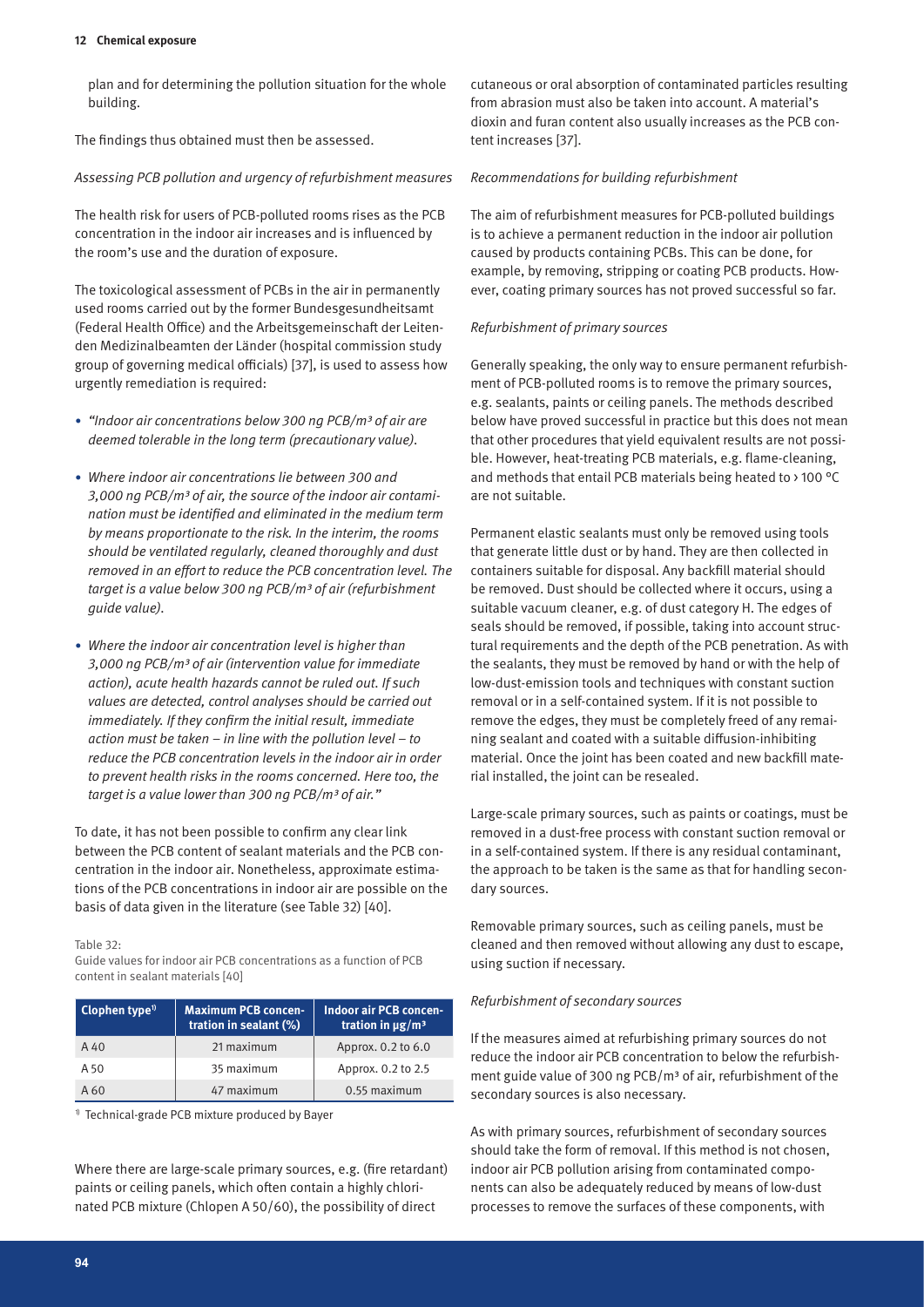constant suction removal or in self-contained systems, e.g. by stripping off paint layers and surface coatings. Based on current knowledge, products such as diffusion-inhibiting insulating wallpapers, emulsion paints with a high binding agent content, particularly those based on acrylate, and two-part epoxy resin and polyurethane coatings are suitable for this purpose.

Another option is to separate secondary sources from the indoor air using airtight methods, e.g. permanently sealed panelling. However, they must then be labelled and documented so that they can be disposed of separately later. This type of approach requires permanently sealed joints, including joints with ancillary building components, and must be carefully examined to determine the impact on the physics of the building and the thermal environment.

Contaminated items, such as furniture, carpets or curtains, should be cleaned thoroughly and checked for any residual contamination before being used again.

The long-term success of these measures must be documented by means of measurements.

#### *Cleaning*

Once refurbishment has been completed, the entire area that has been refurbished must be cleaned thoroughly, starting with all building component and furnishing surfaces, which must be cleaned using a suitable vacuum cleaner. This is followed by a wet clean of all surfaces that can be cleaned in this manner and any furniture that is to be reused. The cleaning must be done manually using conventional cleaning products. High pressure cleaners are not suitable as the cleaning fluid cannot be fully collected.

#### *Monitoring*

The PCB concentration in the indoor air must be measured using a strategy set out in the PCB Directive so as to document the success of the remediation process.

#### **12.4.11 References**

- [1] *Eickmann, U.:* Berechnungsverfahren und Modellbildung in der Arbeitsbereichsanalyse. BIA-Report 3/01. Published by: Hauptverband der gewerblichen Berufsgenossenschaften (HVBG), Sankt Augustin 2001
- [2] Bekanntmachung des Umweltbundesamtes: Gesundheitliche Bewertung von Kohlendioxid in der Innenraumluft. Bundesgesundheitsbl. Gesundheitsforsch. Gesundheitsschutz. 51 (2008) No. 11, p. 1358-1369
- [3] *Witthauer, J.; Horn, H.; Bischof, W.:* Raumluftqualität. C. F. Müller, Karlsruhe 1993
- [4] Ventilation for acceptable indoor air quality. Published by: American Society of Heating, Refrigerating and Air-Conditioning Engineers (ASHRAE) (1989) Vol. 62
- [5] *Neumann, H.-D.:* Luftqualität und Lüftung in Schulen. Gefahrstoffe – Reinhalt. Luft 71 (2011) No. 11/12, p. 495-497
- [6] Directive 2008/50/EC of the European Parliament and of the Council of 21 May 2008 on ambient air quality and cleaner air for Europe. OJ EC (2008) No. L 152, p. 1-44
- [7] IARC Monographs on the Evaluation of Carcinogenic Risks to Humans, Formaldehyde, 2-Butoxyethanol and 1-tert-Butoxypropan-2-ol. Vol. 88. Published by: International Agency for Research on Cancer (IARC), Lyon 2006. http://monographs.iarc.fr/ENG/Monographs/vol88/ index.php
- [8] *Cogliano, V. J.; Grosse, Y.; Baan, R. A.; Straif, K.; Secretan, M.B.; El Ghissassi, F.:* Meeting Report: summary of IARC Monographs on Formaldehyde, 2-Butoxyethanol, and 1-tert-Butoxy-2-propanol. Environm. Health Perspect. 113 (2005) No. 9, p. 1205-1208
- [9] *Schulte, A.; Bernauer, U.; Madle, S.; Mielke, H.; Herbst, U.; Richter-Reichhelm, H.-B.; Appel, K.-E. Gundert-Remy, U.:* Assessment of the carcinogenicity of formaldehyde. BfR Wissenschaft. Published by: Bundesinstitut für Risikobewertung (BfR), Berlin 2006. www.bfr.bund.de/cm/350/ assessment\_of\_the\_carcinogenicity\_of\_formaledehyde. pdf
- [10] Empfehlung des Umweltbundesamtes. Krebserzeugende Wirkung von Formaldehyd – Änderung des Richtwertes für die Innenraumluft von 0,1 ppm nicht erforderlich. Bundesgesundheitsbl. Gesundheitsforsch. Gesundheitsschutz 49 (2006) p. 1169. www.umweltbundesamt.de/ gesundheit/innenraumhygiebe/Formaldehyd.pdf
- [11] WHO Air Quality Guidelines for Europe. 2<sup>nd</sup> ed. Published by: World Health Organization (WHO), Geneve, Suisse 2001
- [12] *Agar, J.P.; Gording, D.A.; Hartley, M.R.; Hope, L.A.E.; Michell, R.M.; Powell, C.B.:* Air Quality Monitoring Report – Richmond Primary School Environment Protection Authority. Adelaide, Juli 2001, p. 10
- [13] Indoor air quality organic pollutants. Euro Reports and Studies 111. Published by: World Health Organization (WHO), Copenhagen, Denmark 1989
- [14] Bekanntmachung des Umweltbundesamtes: Beurteilung von Innenraumluftkontaminationen mittels Referenz- und Richtwerten. Bundesgesundheitsbl. Gesundheitsforsch. Gesundheitsschutz 50 (2007) Nr. 7, S. 990-1005 www.umweltbundesamt.de/gesundheit/ innenraumhygiene/innenraumluftkontaminationen.pdf
- [15] Directive 2002/95/EG of the European Parliament and of the Council of 27 January 2003 on the restriction of he use of certain hazardous substances in electrical and electronic equipment. OJ EC (2003) No. L 37, p. 19-23; last revision by Commission Decision 2011/534/EU, OJ EG (2011) No. L 234, p. 44-45